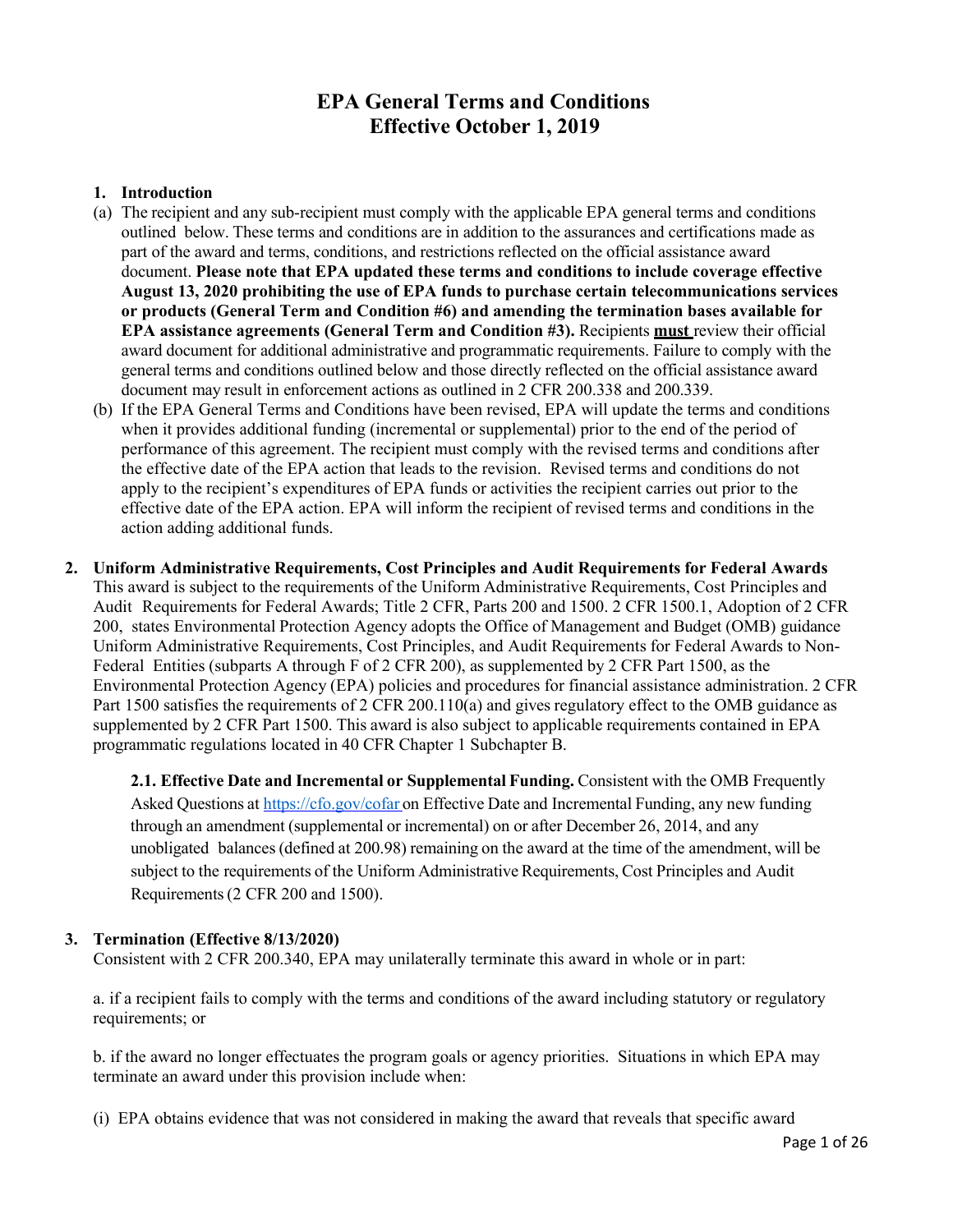objective(s) are ineffective at achieving program goals and EPA determines that it is in the government's interest to terminate the award;

(ii) EPA obtains evidence that was not considered in making the award that causes EPA to significantly question the feasibility of the intended objective(s) of the award and EPA determines that it is in the government's interest to terminate the award;

(iii) EPA determines that the objectives of the award are no longer consistent with funding priorities for achieving program goals.

# **Financial Information**

### **4. Reimbursement Limitation**

EPA's financial obligations to the recipient are limited by the amount of federal funding awarded to date as reflected on the award document. If the recipient incurs costs in anticipation of receiving additional funds from EPA, it does so at its own risk. See 2 CFR 1500.8

### **5. Automated Standard Application Payments (ASAP) and Proper Payment Draw Down (Updated 12/11/2019)**

**Electronic Payments.** Recipients must be enrolled or enroll in the Automated Standard Application for Payments (ASAP) system to receive payments under EPA financial assistance agreements unless:

- EPA grants a recipient specific exception or the assistance program has received a waiver from this requirement;
- The recipient is exempt from this requirement under [31 CFR 208.4;](https://www.ecfr.gov/cgi-bin/text-idx?SID=b0ad1606a19fdcd03ca8776f08ac335a&mc=true&node=pt31.2.208&rgn=div5) or,
- The recipient is a fellowship recipient pursuant to [40 CFR Part 46.](https://www.ecfr.gov/cgi-bin/text-idx?SID=b227e392f67f9a58a228820adac5c502&mc=true&tpl=/ecfrbrowse/Title40/40cfr46_main_02.tpl)

EPA will not make payments to recipients until the ASAP enrollment requirement is met unless the recipients fall under one of the above categories. Recipients may request exceptions using the procedures below but only EPA programs may obtain waivers.

To enroll in ASAP, complete the ASAP Initiate Enrollment form located at: <https://www.epa.gov/financial/forms> and email it to [rtpfc-grants@epa.gov](mailto:rtpfc-grants@epa.gov) or mail it to:

US Environmental Protection Agency RTP-Finance Center (Mail Code AA216-01) 4930 Page Rd. Durham, NC 27711

Under this payment mechanism, the recipient initiates an electronic payment request online via ASAP, which is approved or rejected based on the amount of available funds authorized by EPA in the recipient's ASAP account. Approved payments are credited to the account at the financial institution of the recipient organization set up by the recipient during the ASAP enrollment process. Additional information concerning ASAP and enrollment can be obtained by contacting the EPA Research Triangle Park Finance Center (RTPFC), at [rtpfc-grants@epa.gov](mailto:rtpfc-grants@epa.gov) or 919-541-5347, or by visiting: [https://www.fiscal.treasury.gov/asap/.](https://www.fiscal.treasury.gov/asap/)

EPA will grant exceptions to the ASAP enrollment requirement only in situations in which the recipient demonstrates to EPA that receiving payment via ASAP places an undue administrative or financial management burden on the recipient or EPA determines that granting the waiver is in the public interest. Recipients may request an exception to the requirement by following the procedures specified in [RAIN-2018-G06.](https://www.epa.gov/grants/rain-2018-g06)

### **Proper Payment Drawdown (for recipients other than states)**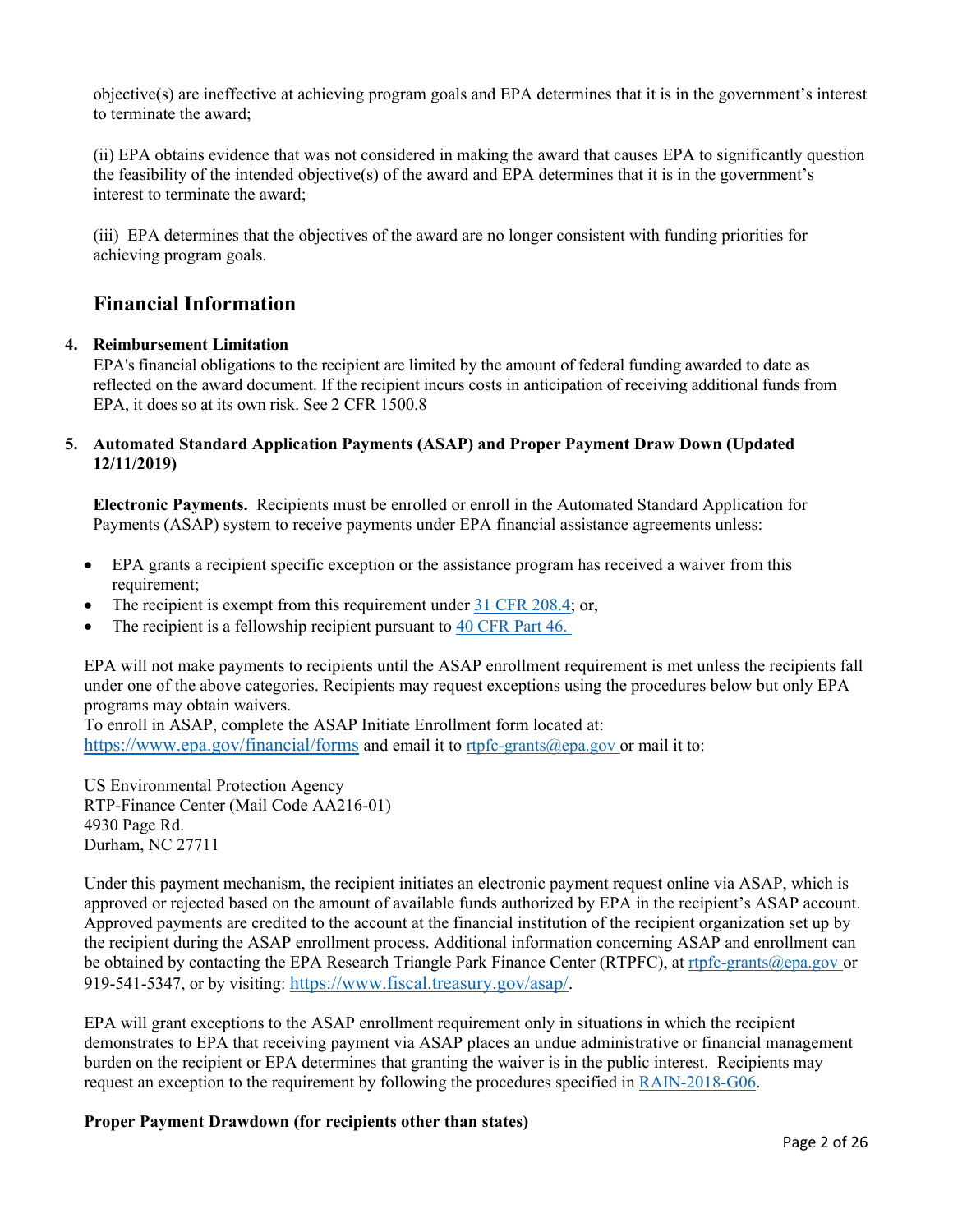a. As required by [2 CFR 200.305\(b\),](https://www.ecfr.gov/cgi-bin/text-idx?SID=f150e32bf902c8a1c93e3cc7ab5203ab&mc=true&node=pt2.1.200&rgn=div5#se2.1.200_1305) the recipient must draw funds from ASAP only for the minimum amounts needed for actual and immediate cash requirements to pay employees, contractors, subrecipients or to satisfy other obligations for allowable costs under this assistance agreement. The timing and amounts of the drawdowns must be as close as administratively feasible to actual disbursements of EPA funds. Disbursement within 5 business days of drawdown will comply with this requirement and the recipient agrees to meet this standard when performing this award.

b. Recipients may not retain more than 5% of the amount drawn down, or \$1,000 whichever is less, 5 business days after drawdown to materially comply with the standard. Any EPA funds subject to this paragraph that remain undisbursed after 5 business days must be fully disbursed within 15 business days of draw down or be returned to EPA.

c. If the recipient draws down EPA funds in excess of that allowed by paragraph b., the recipient must contact [rtpfc-grants@epa.gov](mailto:rtpfc-grants@epa.gov) for instructions on whether to return the funds to EPA. Recipients must comply with the requirements [at 2 CFR 200.305\(b\)\(8\) and \(9\)](https://www.ecfr.gov/cgi-bin/text-idx?SID=486e24fcb749ad56b7a23f95d9efe6a7&mc=true&node=se2.1.200_1305&rgn=div8) regarding depositing advances of Federal funds in interest bearing accounts.

d. Information on how to repay EPA via check is available at [https://www.epa.gov/financial/makepayment.](https://www.epa.gov/financial/makepayment) Instructions on how to return funds to EPA electronically via ASAP are available at<https://www.fiscal.treasury.gov/asap/>

e. Failure on the part of the recipient to materially comply with this condition may, in addition to EPA recovery of the un-disbursed portions of the drawn down funds, lead to changing the payment method from advance payment to a reimbursable basis. EPA may also take other remedies for noncompliance under [2 CFR 200.207](https://www.ecfr.gov/cgi-bin/text-idx?SID=921d2f2c142d507652391ab4f6a2bd5f&mc=true&node=se2.1.200_1207&rgn=div8) and/or [200.338.](https://www.ecfr.gov/cgi-bin/text-idx?SID=921d2f2c142d507652391ab4f6a2bd5f&mc=true&node=se2.1.200_1338&rgn=div8)

f. If the recipient believes that there are extraordinary circumstances that prevent it from complying with the 5 business day disbursement requirement throughout the performance period of this agreement, recipients may request an exception to the requirement by following the procedures specified in [RAIN-2018-G06.](https://www.epa.gov/grants/rain-2018-g06) EPA will grant exceptions to the 5-business day disbursement requirement only if the recipient demonstrates that compliance places an undue administrative or financial management burden or EPA determines that granting the exception is in the public interest.

# **Selected Items of Cost**

## **6. Prohibition on Certain Telecommunications and Video Surveillance Services or Equipment (Effective 8/13/2020)**

This term and condition implements 2 CFR 200.216 and is effective for obligations and expenditures of EPA financial assistance funding on or after 8/13/2020.

As required by 2 CFR 200.216, EPA recipients and subrecipients, including borrowers under EPA funded revolving loan fund programs, are prohibited from obligating or expending loan or grant funds to procure or obtain; extend or renew a contract to procure or obtain; or enter into a contract (or extend or renew a contract) to procure or obtain equipment, services, or systems that use covered telecommunications equipment or services as a substantial or essential component of any system, or as critical technology as part of any system. As described in [Public Law 115-232,](https://www.govinfo.gov/link/plaw/115/public/232?link-type=html) section 889, covered telecommunications equipment is telecommunications equipment produced by Huawei Technologies Company or ZTE Corporation (or any subsidiary or affiliate of such entities). Recipients, subrecipients, and borrowers also may not use EPA funds to purchase:

a. For the purpose of public safety, security of government facilities, physical security surveillance of critical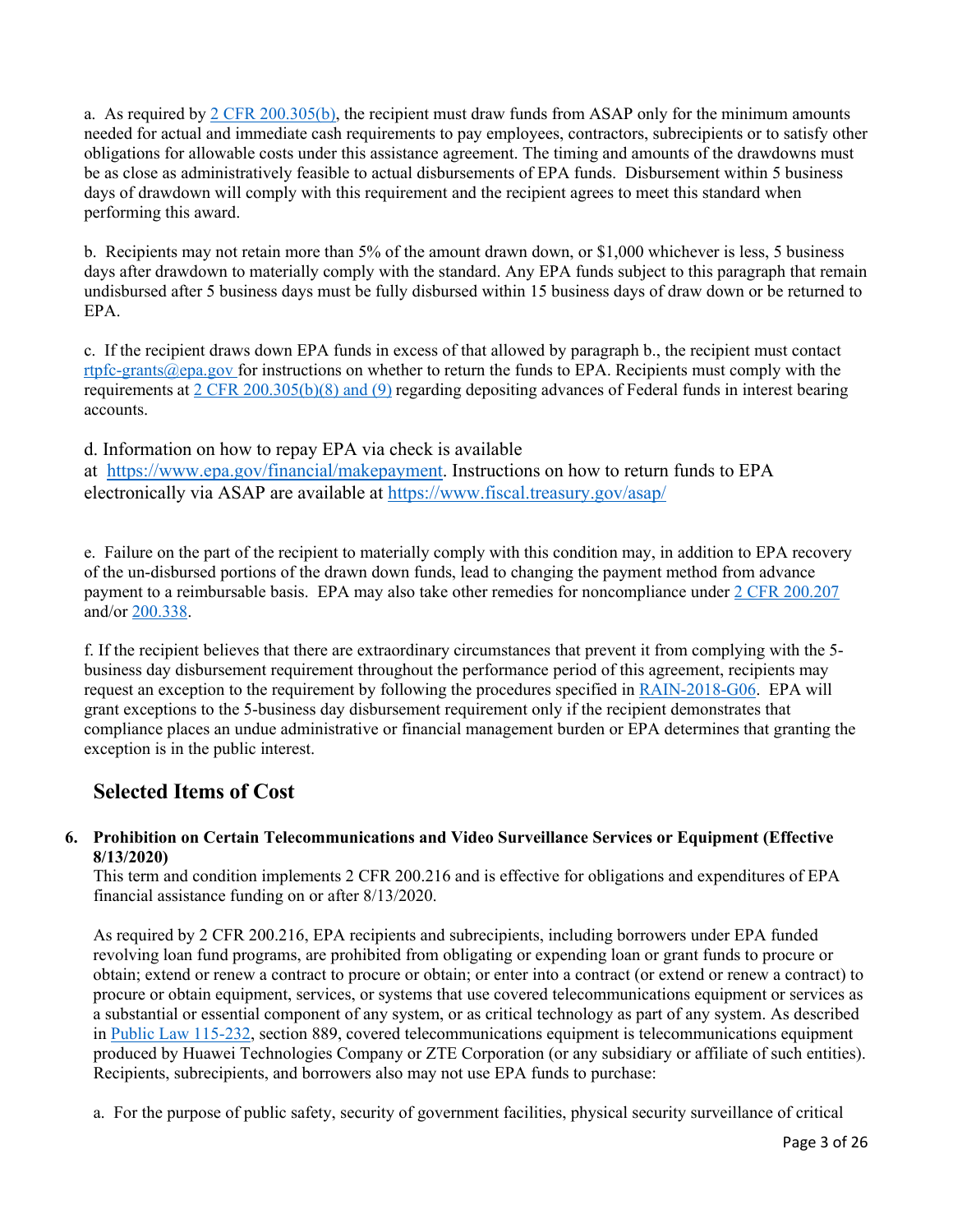infrastructure, and other national security purposes, video surveillance and telecommunications equipment produced by Hytera Communications Corporation, Hangzhou Hikvision Digital Technology Company, or Dahua Technology Company (or any subsidiary or affiliate of such entities).

b. Telecommunications or video surveillance services provided by such entities or using such equipment.

c. Telecommunications or video surveillance equipment or services produced or provided by an entity that the Secretary of Defense, in consultation with the Director of the National Intelligence or the Director of the Federal Bureau of Investigation, reasonably believes to be an entity owned or controlled by, or otherwise connected to, the government of a covered foreign country.

Consistent with 2 CFR 200.471, costs incurred for telecommunications and video surveillance services or equipment such as phones, internet, video surveillance, and cloud servers are allowable except for the following circumstances:

a. Obligating or expending EPA funds for covered telecommunications and video surveillance services or equipment or services as described in 2 CFR 200.216 to:

(1) Procure or obtain, extend or renew a contract to procure or obtain;

(2) Enter into a contract (or extend or renew a contract) to procure; or

(3) Obtain the equipment, services, or systems.

Certain prohibited equipment, systems, or services, including equipment, systems, or services produced or provided by entities identified in section 889, are recorded in the [System for Award Management](https://sam.gov/SAM/) exclusion list.

## **7. Consultant Cap**

EPA participation in the salary rate (excluding overhead) paid to individual consultants retained by recipients or by a recipient's contractors or subcontractors shall be limited to the maximum daily rate for a Level IV of the Executive Schedule, available at: [https://www.opm.gov/policy-data-oversight/pay-leave/salaries-wages/,](https://www.opm.gov/policy-data-oversight/pay-leave/salaries-wages/) to be adjusted annually. This limit applies to consultation services of designated individuals with specialized skills who are paid at a daily or hourly rate. This rate does not include transportation and subsistence costs for travel performed (the recipient will pay these in accordance with their normal travel reimbursement practices).

Subagreements with firms for services which are awarded using the procurement requirements in Subpart D of 2 CFR 200 are not affected by this limitation unless the terms of the contract provide the recipient with responsibility for the selection, direction and control of the individuals who will be providing services under the contract at an hourly or daily rate of compensation. See 2 CFR 1500.9.

### **8. Establishing and Managing Subawards**

If the recipient chooses to pass funds from this assistance agreement to other entities, the recipient must comply with applicable provisions of 2 CFR Part 200 and the EPA Subaward Policy, which may be found at: [https://epa.gov/grants/epa-subaward-policy.](https://epa.gov/grants/epa-subaward-policy)

As a pass-through entity, the recipient agrees to:

**8.1.** Be responsible for selecting subrecipients and as appropriate conducting subaward competitions using a system for properly differentiating between subrecipients and procurement contractors under the standards at 2CFR 200.330 and EPA's supplemental guidance in Appendix A of the EPA Subaward Policy.

**a.** For-profit organizations and individual consultants, in almost all cases, are not eligible subrecipients under EPA financial assistance programs and the pass-through entity must obtain prior written approval from EPA's Award Official for subawards to these entities unless the EPA-approved budget and work plan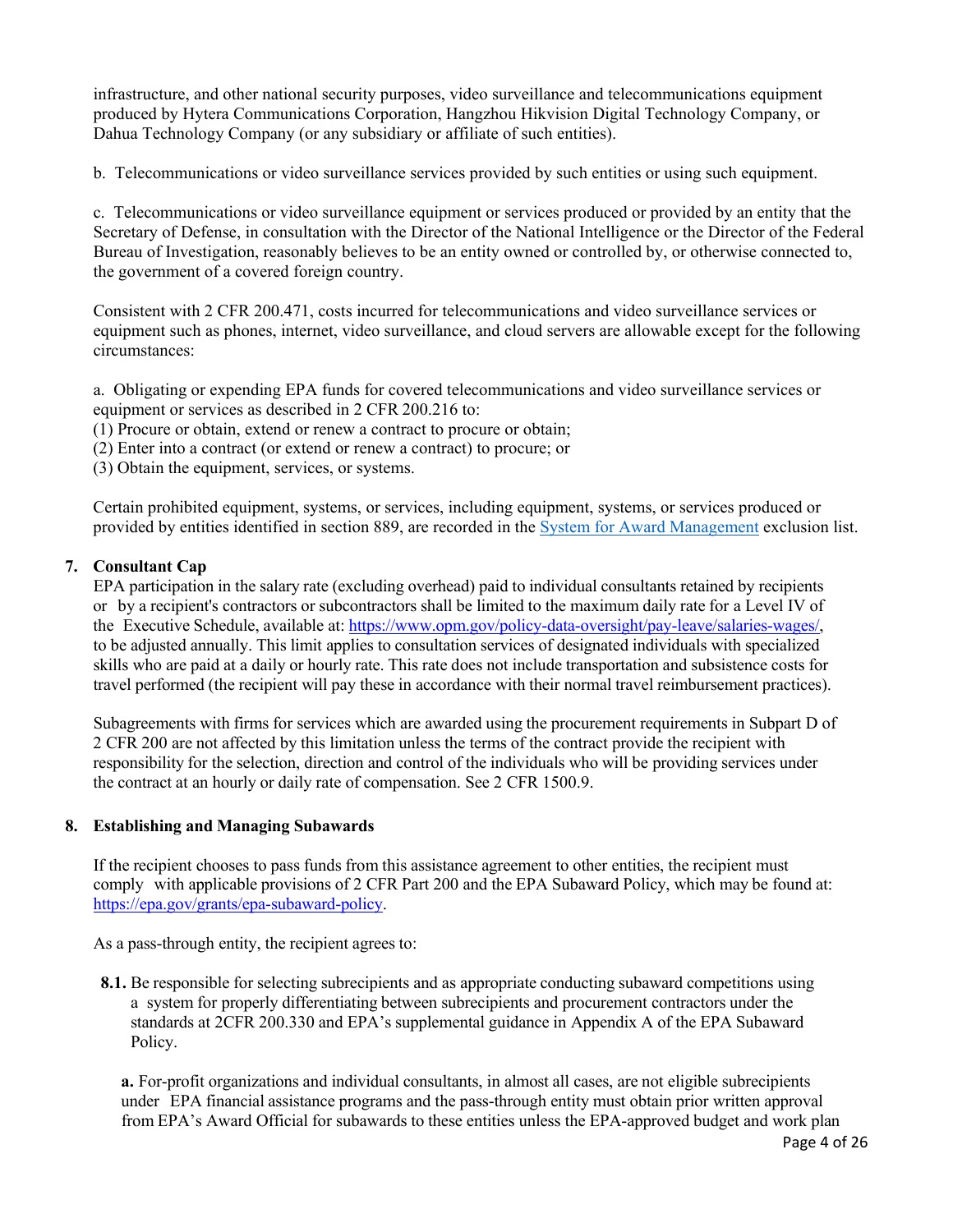for this agreement contain a precise description of such subawards.

**b.** Stipends and travel assistance for trainees (including interns) and similar individuals who are not are not employees of the pass-through entity must be classified as participant support costs rather than subawards as required by 2 CFR 200.75 and 2 CFR 200.92.

- **8.2.** Establish and follow a system that ensures all subaward agreements are in writing and contain all of the elements required by 2 CFR 200.331(a). EPA has developed a template for subaward agreements that is available in Appendix D of the EPA Subaward Policy.
- **8.3.** Prior to making subawards, ensure that each subrecipient has a "unique entity identifier." This identifier is required for registering in the System for Award Management (SAM) and by 2 CFR Part 25 and 2 CFR 200.331(a)(1). The unique entity identifier currently is the subrecipient's Data Universal Numbering System (DUNS) number. Information regarding obtaining a DUNS number and registering in SAM is available in the General Condition of the pass-through entity's agreement with EPA entitled **"Central Contractor Registration/System for Award Management and Universal Identifier Requirements"** T&C of the pass-through entity's agreement with the EPA.
- **8.4.** Ensure that subrecipients are aware that they are subject to the same requirements as those that apply to the pass-through entity's EPA award as required by 2 CFR 200.331(a)(2). These requirements include, among others:

**a.** Title VI of the Civil Rights Act and other Federal statutes and regulations prohibiting discrimination in Federal financial assistance programs, as applicable.

**b.** Reporting Subawards and Executive Compensation under Federal Funding Accountability and Transparency Act (FFATA) set forth in the General Condition pass-through entity's agreement with EPA entitled **"Reporting Subawards and Executive Compensation."**

**c.** Limitations on individual consultant fees as set forth in 2 CFR 1500.9 and the General Condition of the pass-through entity's agreement with EPA entitled **"Consultant Fee Cap."**

**d.** EPA's prohibition on paying management fees as set forth in General Condition of the passthrough entity's agreement with EPA entitled "**Management Fees**."

**e.** The Procurement Standards in 2 CFR Part 200 including those requiring competition when the subrecipient acquires goods and services from contractors (including consultants). EPA provides general information on other statutes, regulations and Executive Orders on the Grants internet site at [www.epa.gov/grants.](http://www.epa.gov/grants) Many Federal requirements are agreement or program specific and EPA encourages pass-through entities to review the terms of their assistance agreement carefully and consult with their EPA Project Officer for advice if necessary.

- **8.5.** Establish and follow a system for evaluating subrecipient risks of noncompliance with Federal statutes, regulations and the terms and conditions of the subaward as required by 2 CFR 200.331(b) and document the evaluation. Risk factors may include:
	- **a.** Prior experience with same or similar subawards;
	- **b.** Results of previous audits;
	- **c.** Whether new or substantially changed personnel or systems, and;
	- **d.** Extent and results of Federal awarding agency or the pass-through entity's monitoring.
- **8.6.** Establish and follow a process for deciding whether to impose additional requirements on subrecipients based on risk factors as required by 2 CFR 200.331(c). Examples of additional requirements authorized by 2 CFR 200.207 include: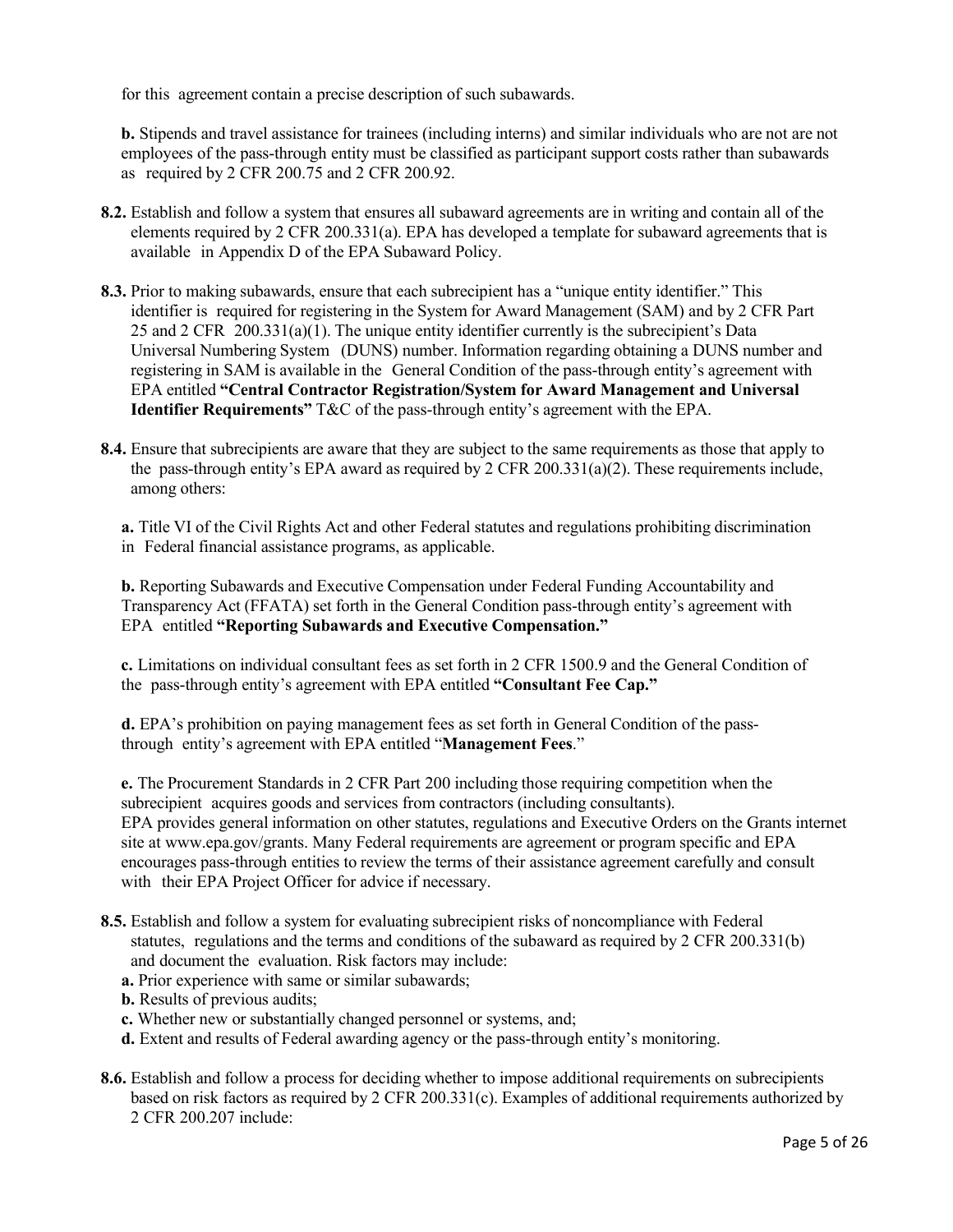- **a.** Requiring payments as reimbursements rather than advance payments;
- **b.** Withholding authority to proceed to the next phase until receipt of evidence of acceptable performance within a given period of performance;
- **c.** Requiring additional, more detailed financial reports;
- **d.** Requiring additional project monitoring;
- **e.** Requiring the non-Federal entity to obtain technical or management assistance, and
- **f.** Establishing additional prior approvals.
- **8.7.** Establish and follow a system for monitoring subrecipient performance that includes the elements required by 2 CFR 200.331(d) and report the results of the monitoring in performance reports as provided in the reporting terms and conditions of this agreement.
- **8.8.** Establish and maintain an accounting system which ensures compliance with the \$25,000 limitation at 2 CFR 200.68 on including subaward costs in Modified Total Direct Cost for the purposes of distributing indirect costs.
- **8.9.** Work with EPA's Project Officer to obtain the written consent of EPA's Office of International and Tribal Affairs (OITA), prior to awarding a subaward to a foreign or international organization, or a subaward to be performed in a foreign country even if that subaward is described in a proposed scope of work.
- **8.10.** Obtain written approval from EPA's Award Official for any subawards that are not described in the approved work plan in accordance with 2 CFR Part 200.308.
- **8.11.** Obtain the written approval of EPA's Award Official prior to awarding a subaward to an individual if the EPA-approved scope of work does not include a description of subawards to individuals.
- **8.12.** Establish and follow written procedures under 2 CFR 200.302(b)(7) for determining that subaward costs are allowable in accordance with 2 CFR Part 200, Subpart E and the terms and conditions of this award. These procedures may provide for allowability determinations on a pre-award basis, through ongoing monitoring of costs that subrecipients incur, or a combination of both approaches provided the passthrough entity documents its determinations.
- **8.13.** Establish and maintain a system under 2 CFR 200.331(d)(3) and 2 CFR 200.521(c) for issuing management decisions for audits of subrecipients that relate to Federal awards. However, the recipient remains accountable to EPA for ensuring that unallowable subaward costs initially paid by EPA are reimbursed or mitigated through offset with allowable costs whether the recipient recovers those costs from the subrecipient or not.
- **8.14.** As provided in 2 CFR 200.332, pass-through entities must obtain EPA approval to make fixed amount subawards. EPA is restricting the use of fixed amount subawards to a limited number of situations that are authorized in official EPA pilot projects. Recipients should consult with their EPA Project Officer regarding the status of these pilot projects.

By accepting this award, the recipient is certifying that it either has systems in place to comply with the requirements described in Items 7.1 through 7.14 above or will refrain from making subawards until the systems are designed and implemented.

### **9. Management Fees**

Management fees or similar charges in excess of the direct costs and approved indirect rates are not allowable. The term "management fees or similar charges" refers to expenses added to the direct costs in order to accumulate and reserve funds for ongoing business expenses; unforeseen liabilities; or for other similar costs which are not allowable under this assistance agreement. Management fees or similar charges may not be used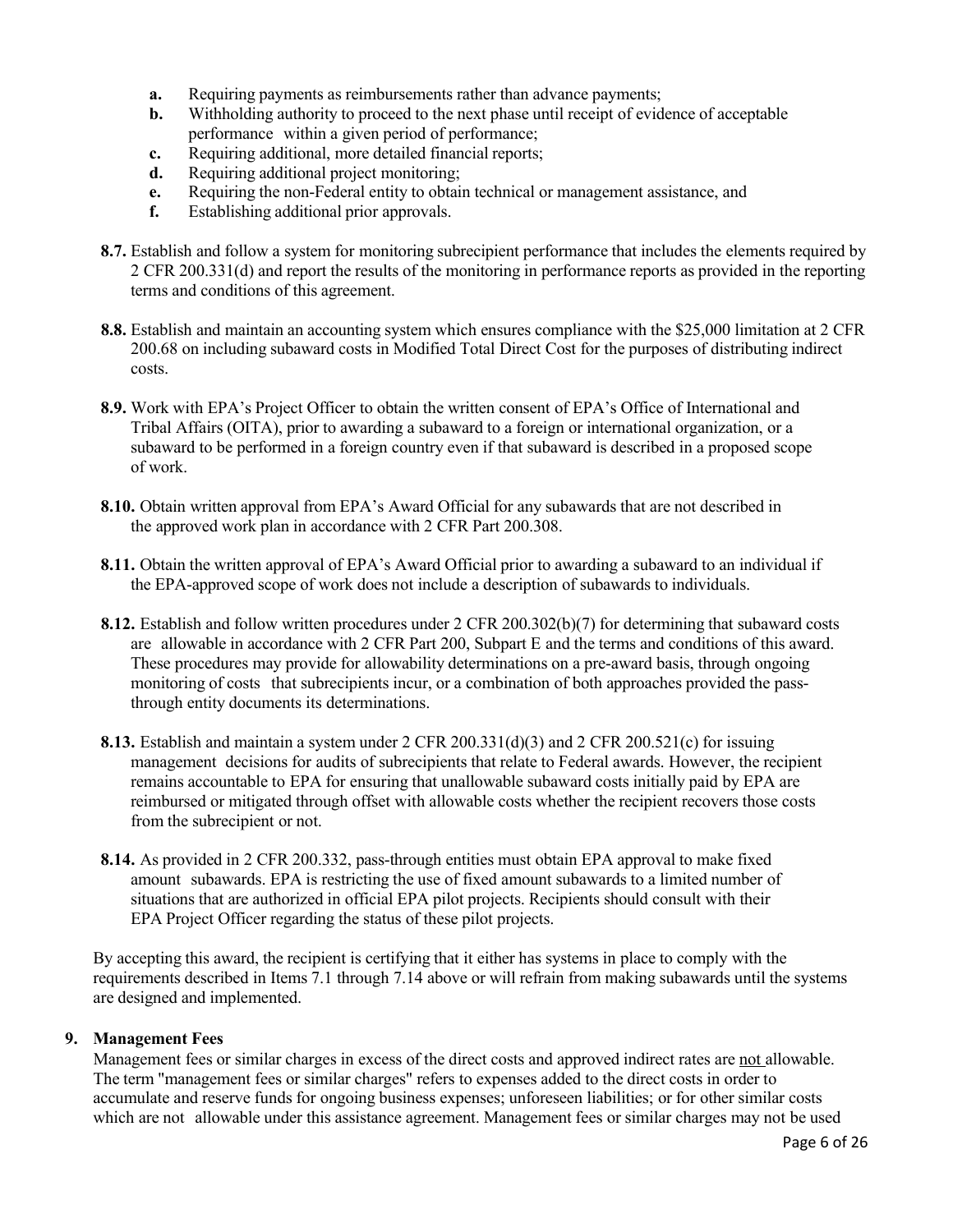to improve or expand the project funded under this agreement, except to the extent authorized as a direct cost of carrying out the scope of work.

### **10. Federal Employee Costs**

The recipient understands that none of the funds for this project (including funds contributed by the recipient as cost sharing) may be used to pay for the travel of Federal employees or for other costs associated with Federal participation in this project unless a Federal agency will be providing services to the recipient as authorized by a Federal statute.

#### **11. Foreign Travel**

**EPA policy requires that all foreign travel must be approved by its Office of International and Tribal Affairs.** The recipient agrees to obtain prior EPA approval before using funds available under this agreement for international travel unless the trip(s) are already described in the EPA approved budget for this agreement. Foreign travel includes trips to Mexico and Canada but does not include trips to Puerto Rico, the U.S. Territories or possessions. Recipients that request post-award approval to travel frequently to Mexico and Canada by motor vehicle (e.g. for sampling or meetings) may describe their proposed travel in general terms in their request for EPA approval. Requests for prior approval must be submitted to the Project Officer for this agreement.

#### **12. The Fly America Act and Foreign Travel**

The recipient understands that all foreign travel **funded under this assistance agreement** must comply with the Fly America Act. All travel must be on U.S. air carriers certified under 49 U.S.C. Section 40118, to the extent that service by such carriers is available even if foreign air carrier costs are less than the American air carrier.

# **Reporting and Additional Post-Award Requirements**

## **13. Central Contractor Registration/System for Award Management and Universal Identifier Requirements**

- **13.1. Requirement for System for Award Management [\(SAM\)](https://www.sam.gov/SAM/)** Unless exempted from this requirement under 2 CFR 25.110, the recipient must maintain the currency of the organization's information in SAM until the submittal of the final financial report required under this award or receipt of the final payment, whichever is later. This requires that the recipient reviews and updates the information at least annually after the initial registration, and more frequently if required by changes in the information or another award term.
- **13.2. Requirement for Data Universal Numbering System (DUNS) numbers.** If the recipient is authorized to make subawards under this award, the recipient:
	- **a.** Must notify potential subrecipients that no entity (definition paragraph 12.3 of this award term) may receive a subaward unless the entity has provided its DUNS number.
	- **b.** May not make a subaward to an entity unless the entity has provided its DUNS number.
- **13.3. Definitions**. For the purposes of this award term:
	- **a. System for Award Management (SAM)** means the Federal repository into which an entity must provide information required for the conduct of business as a recipient. Additional information about registration procedures may be found at the System for Award Management (SAM) Internet site[: https://www.sam.gov/SAM/](https://www.sam.gov/SAM/)
	- **b. Data Universal Numbering System (DUNS) number** means the nine-digit number established and assigned by Dun and Bradstreet, Inc. (D&B) to uniquely identify business entities. A DUNS number may be obtained from D&B by telephone (currently 866-705 5711) or the Internet (currently at [http://fedgov.dnb.com/webform/\)](http://fedgov.dnb.com/webform/).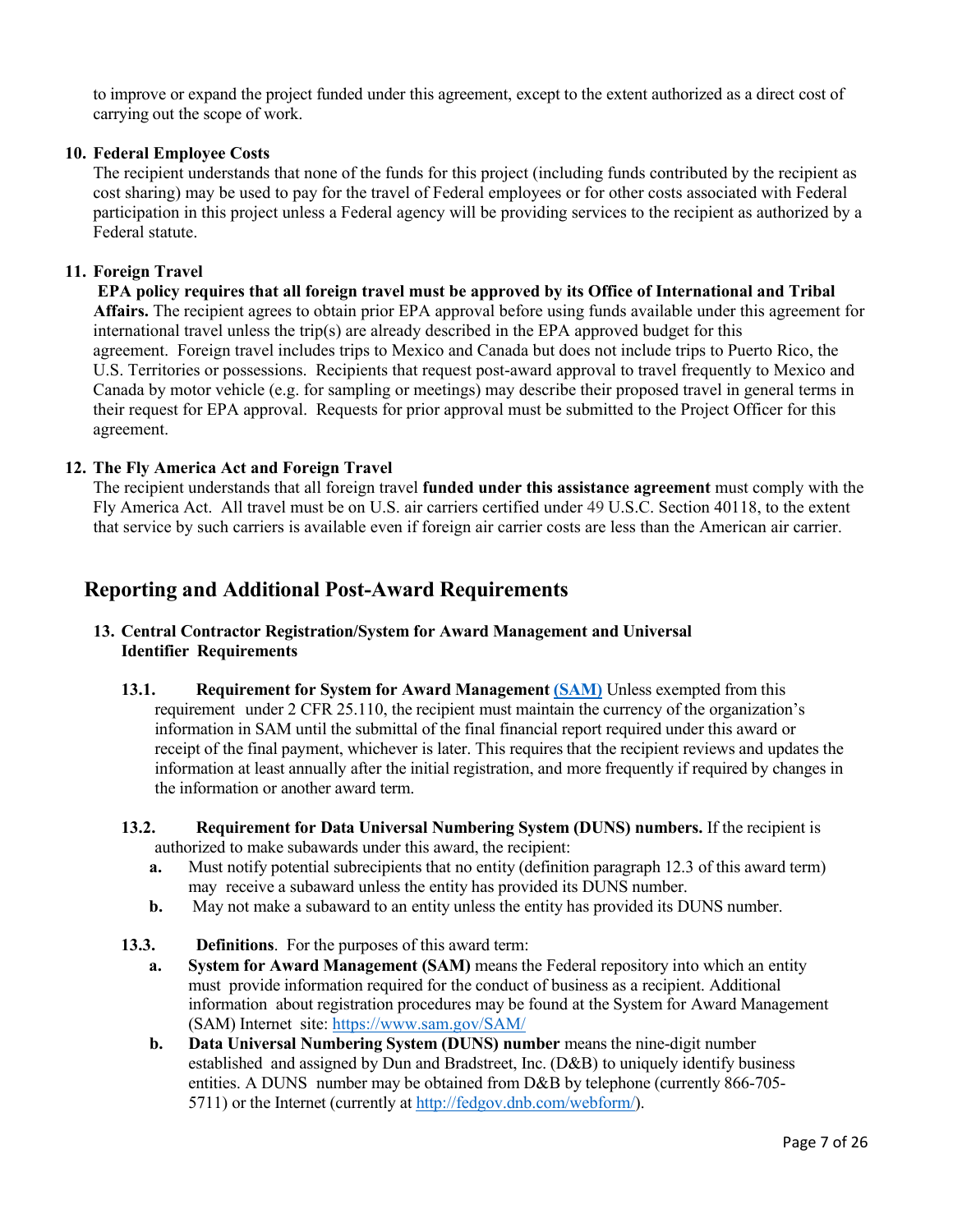- **c. Entity**, as it is used in this award term, means all of the following, as defined at 2 CFR part 25, subpart C:
	- **13.3.c.1.** A Governmental organization, which is a State, local government, or Indian tribe;
	- **13.3.c.2.** A foreign public entity;
	- **13.3.c.3.** A domestic or foreign nonprofit organization;
	- **13.3.c.4.** A domestic or foreign for-profit organization; and
	- **13.3.c.5.** A Federal agency, but only as a subrecipient under an award or subaward to a non- Federal entity.
- **d. Subaward:**
	- **13.3.d.1.** This term means a legal instrument to provide support for the performance of any portion of the substantive project or program for which the recipient received this award and that the recipient awards to an eligible subrecipient.
	- **13.3.d.2.** The term does not include procurement of property and services needed to carry out the project or program (for further explanation, see 2 CFR 200 Subpart D).
	- **13.3.d.3.** A subaward may be provided through any legal agreement, including an agreement that the recipient considers a contract.
- **e. Subrecipient** means an entity that:
	- **13.3.e.1.** Receives a subaward from the recipient under this award; and
	- **13.3.e.2.** Is accountable to the recipient for the use of the Federal funds provided by the subaward.

# **14. Reporting Subawards and Executive Compensation**

## **14.1. Reporting of first-tier subawards.**

- **a. Applicability.** Unless the recipient is exempt as provided in paragraph 12.4. of this award term, the recipient must report each action that obligates \$25,000 or more in Federal funds that does not include Recovery funds (as defined in section  $1512(a)(2)$  of the American Recovery and Reinvestment Act of 2009, Pub. L. 111-5) for a subaward to an entity (see definitions in paragraph 12.5 of this award term).
- **b. Where and when to report.** (1) The recipient must report each obligating action described in paragraph 12.1.a of this award term to [www.fsrs.gov.](http://www.fsrs.gov/) (2) For subaward information, report no later than the end of the month following the month in which the obligation was made. (For example, if the obligation was made on any date during the month of November of a given year, the obligation must be reported by no later than December 31 of that year.)
- **c. What to report.** The recipient must report the information about each obligating action as described in the submission instructions available at: [http://www.fsrs.gov.](http://www.fsrs.gov/)

# **14.2. Reporting Total Compensation of Recipient Executives.**

- **a. Applicability and what to report.** The recipient must report total compensation for each of their five most highly compensated executives for the preceding completed fiscal year, if:
	- **14.2.a.1.** the total Federal funding authorized to date under this award is \$25,000 or more;
	- **14.2.a.2.** in the preceding fiscal year, the recipient received:(i.) 80 percent or more of their annual gross revenues from Federal procurement contracts (and subcontracts) and Federal financial assistance subject to the Transparency Act, as defined at 2 CFR 170.320 (and subawards); (ii.) and \$25,000,000 or more in annual gross revenues from Federal procurement contracts (and subcontracts) and Federal financial assistance subject to the Transparency Act, as defined at 2 CFR 170.320 (and subawards); and
	- **14.2.a.3.** The public does not have access to information about the compensation of the executives through periodic reports filed under section  $13(a)$  or  $15(d)$  of the Securities Exchange Act of 1934 (15 U.S.C. 78m(a), 78o(d)) or section 6104 of the Internal Revenue Code of 1986. (To determine if the public has access to the compensation information, see the U.S. Security and Exchange Commission total compensation filings at: [http://www.sec.gov/answers/execomp.htm.](http://www.sec.gov/answers/execomp.htm))
- **b. Where and when to report.** The recipient must report executive total compensation described in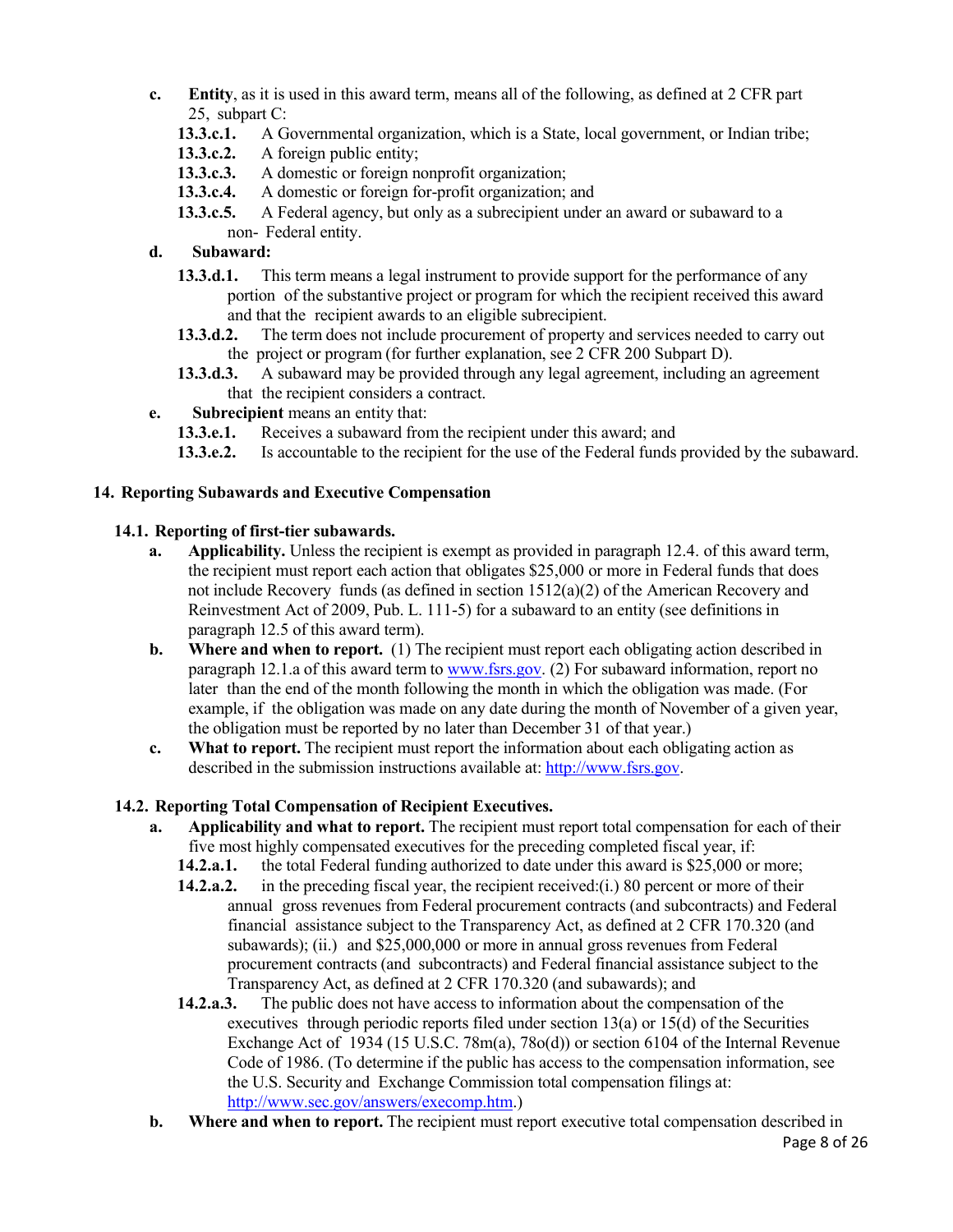paragraph 12.2.a of this award term: (i.) As part of the registration Central System for Award Management profile available at<https://www.sam.gov/SAM/> (ii.) By the end of the month following the month in which this award is made, and annually thereafter.

# **14.3. Reporting of Total Compensation of Subrecipient Executives.**

- **a. Applicability and what to report.** Unless exempt as provided in paragraph 12.4. of this award term, for each first-tier subrecipient under this award, the recipient shall report the names and total compensation of each of the subrecipient's five most highly compensated executives for the subrecipient's preceding completed fiscal year, if:
- **14.3.a.1.** in the subrecipient's preceding fiscal year, the subrecipient received: (i.) 80 percent or more of its annual gross revenues from Federal procurement contracts (and subcontracts) and Federal financial assistance subject to the Transparency Act, as defined at 2 CFR 170.320 (and subawards); and (ii.) \$25,000,000 or more in annual gross revenues from Federal procurement contracts (and subcontracts), and Federal financial assistance subject to the Transparency Act (and subawards); and
- **14.3.a.2.** The public does not have access to information about the compensation of the executives through periodic reports filed under section 13(a) or 15(d) of the Securities Exchange Act of 1934 (15 U.S.C. 78m(a), 78o(d)) or section 6104 of the Internal Revenue Code of 1986. (To determine if the public has access to the compensation information, see the U.S. Security and Exchange Commission total compensation filings at: [http://www.sec.gov/answers/execomp.htm.](http://www.sec.gov/answers/execomp.htm))
- **b. Where and when to report.** The recipient must report subrecipient executive total compensation described in paragraph 12.3.a. of this award term:
	- **14.3.b.1.** To the recipient.
	- **14.3.b.2.** By the end of the month following the month during which the recipient makes the subaward. For example, if a subaward is obligated on any date during the month of October of a given year (i.e., between October 1 and 31), the recipient must report any required compensation information of the subrecipient by November 30 of that year.

### **14.4. Exemptions**

- **a.** If, in the previous tax year, the recipient had gross income, from all sources, under \$300,000, the recipient is exempt from the requirements to report:
	- **14.4.a.1.** subawards, and the total compensation of the five most highly compensated executives of any subrecipient.
- **14.5. Definitions.** For purposes of this award term:
	- **a. Entity** means all of the following, as defined in 2 CFR Part 25: (i.) A Governmental organization, which is a State, local government, or Indian tribe; (ii.) A foreign public entity; (iii.) A domestic or foreign nonprofit organization; (iv.) A domestic or foreign for-profit organization; (v.) A Federal agency, but only as a subrecipient under an award or subaward to a non-Federal entity.
	- **b. Executive** means officers, managing partners, or any other employees in management positions. **c. Subaward:**
		- **14.5.c.1.** This term means a legal instrument to provide support for the performance of any portion of the substantive project or program for which you received this award and that the recipient award to an eligible subrecipient.
		- **14.5.c.2.** The term does not include procurement of property and services needed to carry out the project or program (for further explanation, see 2 CFR 200 Subpart D).
		- **14.5.c.3.** A subaward may be provided through any legal agreement, including an agreement that the recipient or a subrecipient considers a contract.
	- **d. Subrecipient** means an entity that:
		- **14.5.d.1.** Receives a subaward from the recipient under this award; and
		- **14.5.d.2.** Is accountable to the recipient for the use of the Federal funds provided by the subaward.
	- **e. Total compensation** means the cash and noncash dollar value earned by the executive during the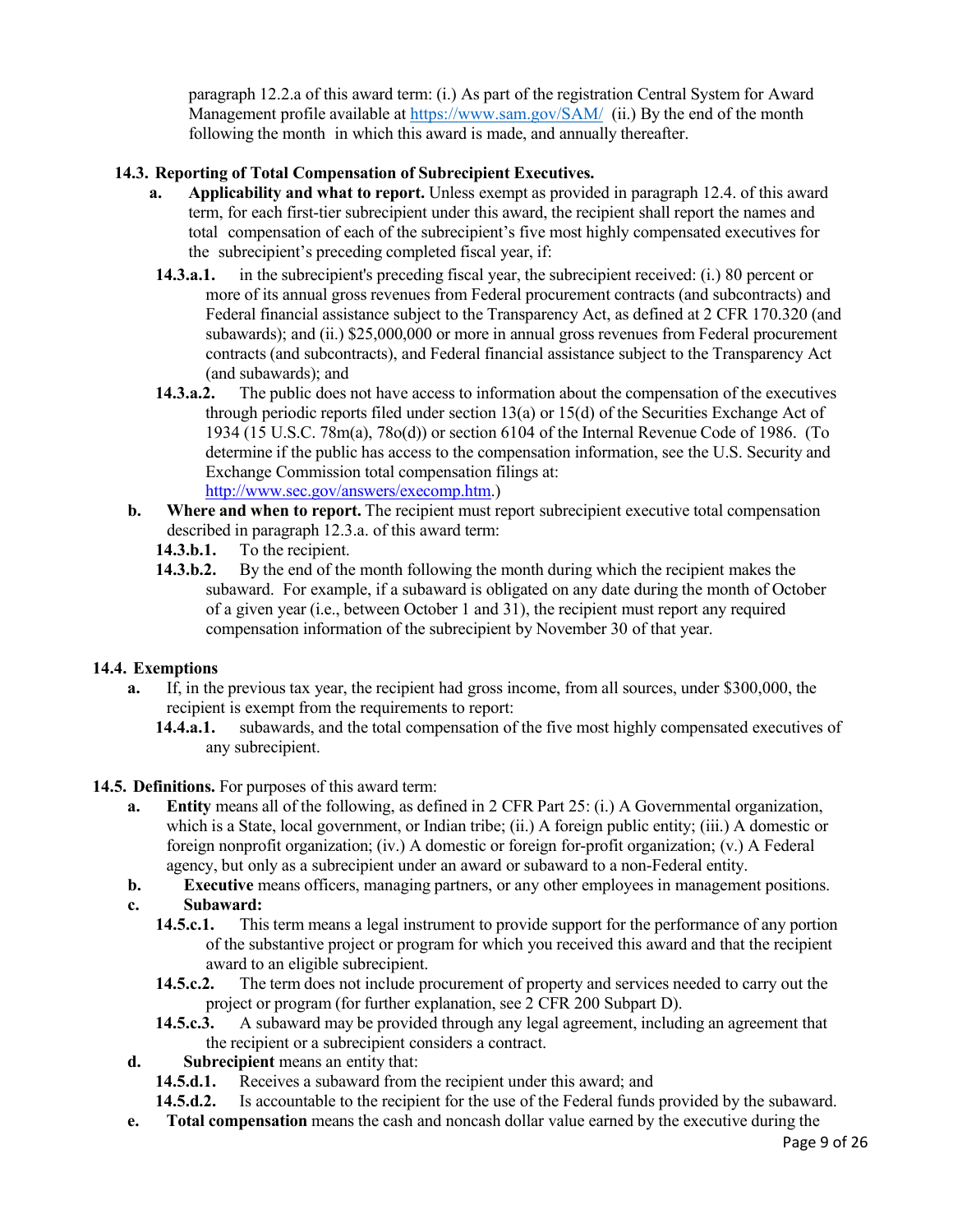recipient's or subrecipient's preceding fiscal year and includes the following (for more information see 17 CFR 229.402(c)(2)):

- **14.5.e.1.** Salary and bonus.
- **14.5.e.2.** Awards of stock, stock options and stock appreciation rights. Use the dollar amount recognized for financial statement reporting purposes with respect to the fiscal year in accordance with the Statement of Financial Accounting Standards No. 123 (Revised 2004) (FAS 123R), Shared Based Payments.
	- **14.5.e.3.** Earnings for services under non-equity incentive plans. This does not include group life, health, hospitalization or medical reimbursement plans that do not discriminate in favor of executives, and are available generally to all salaried employees.
	- **14.5.e.4.** Change in pension value. This is the change in present value of defined benefit and actuarial pension plans.
	- **14.5.e.5.** Above-market earnings on deferred compensation which is not tax-qualified.
	- **14.5.e.6.** Other compensation, if the aggregate value of all such other compensation (e.g. severance, termination payments, value of life insurance paid on behalf of the employee, perquisites or property) for the executive exceeds \$10,000.

## **15. Recipient Integrity and Performance Matters - Reporting of Matters Related to Recipient Integrity and Performance**

### **15.1. General Reporting Requirement**

If the total value of your currently active grants, cooperative agreements, and procurement contracts from all Federal awarding agencies exceeds \$10,000,000 for any period of time during the period of performance of this Federal award, then you as the recipient during that period of time must maintain the currency of information reported to the System for Award Management (SAM) that is made available in the designated integrity and performance system (currently the Federal Awardee Performance and Integrity Information System (FAPIIS)) about civil, criminal, or administrative proceedings described in paragraph 2 of this award term and condition. This is a statutory requirement under section 872 of Public Law 110-417, as amended (41 U.S.C. 2313). As required by section 3010 of Public Law 111-212, all information posted in the designated integrity and performance system on or after April 15, 2011, except past performance reviews required for Federal procurement contracts, will be publicly available.

### **15.2. Proceedings About Which You Must Report**

Submit the information required about each proceeding that:

**a.** Is in connection with the award or performance of a grant, cooperative agreement, or procurement contract from the Federal Government;

- **b.** Reached its final disposition during the most recent five-year period; and
- **c.** Is one of the following:

**15.2.c.1.** A criminal proceeding that resulted in a conviction, as defined in paragraph 5 of this award term and condition;

**15.2.c.2.** A civil proceeding that resulted in a finding of fault and liability and payment of a monetary fine, penalty, reimbursement, restitution, or damages of \$5,000 or more; **15.2.c.3.** An administrative proceeding, as defined in paragraph 5. of this award term and condition, that resulted in a finding of fault and liability and your payment of either a monetary fine or penalty of \$5,000 or more or reimbursement, restitution, or damages in excess of \$100,000; or

**15.2.c.4.** Any other criminal, civil, or administrative proceeding if:

**15.2.c.4.1.** It could have led to an outcome described in paragraph 13.2.c.1, 13.2.c.2, or 13.2.c.3of this award term and condition;

**15.2.c.4.2.** It had a different disposition arrived at by consent or compromise with an acknowledgment of fault on your part; and

**15.2.c.4.3.** The requirement in this award term and condition to disclose information about the proceeding does not conflict with applicable laws and regulations.

#### **15.3. Reporting Procedures**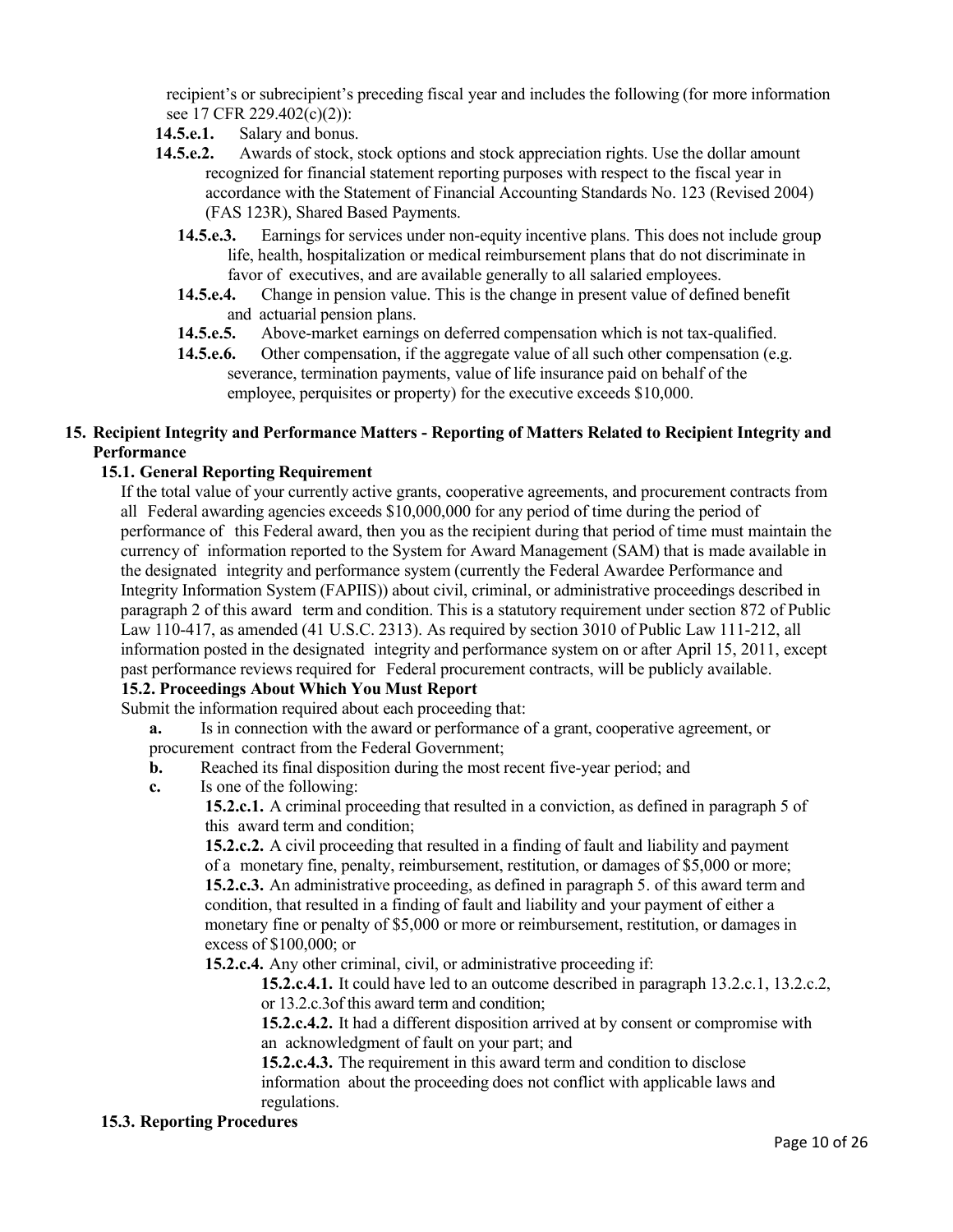Enter in the SAM Entity Management area the information that SAM requires about each proceeding described in paragraph 2 of this award term and condition. You do not need to submit the information a second time under assistance awards that you received if you already provided the information through SAM because you were required to do so under Federal procurement contracts that you were awarded.

## **15.4. Reporting Frequency**

During any period of time when you are subject to the requirement in paragraph 13.1 of this award term and condition, you must report proceedings information through SAM for the most recent five year period, either to report new information about any proceeding(s) that you have not reported previously or affirm that there is no new information to report. Recipients that have Federal contract, grant, and cooperative agreement awards with a cumulative total value greater than \$10,000,000 must disclose semiannually any information about the criminal, civil, and administrative proceedings.

## **15.5. Definitions**

For purposes of this award term and condition:

**a.** Administrative proceeding means a non-judicial process that is adjudicatory in nature in order to make a determination of fault or liability (*e.g.,* Securities and Exchange Commission Administrative proceedings, Civilian Board of Contract Appeals proceedings, and Armed Services Board of Contract Appeals proceedings). This includes proceedings at the Federal and State level but only in connection with performance of a Federal contract or grant. It does not include audits, site visits, corrective plans, or inspection of deliverables.

**b.** Conviction, for purposes of this award term and condition, means a judgment or conviction of a criminal offense by any court of competent jurisdiction, whether entered upon a verdict or a plea, and includes a conviction entered upon a plea of nolo contendere.

**c.** Total value of currently active grants, cooperative agreements, and procurement contracts includes—

**15.5.c.1.** Only the Federal share of the funding under any Federal award with a recipient cost share or match; and

**15.5.c.2.** The value of all expected funding increments under a Federal award and options, even if not yet exercised.

### **16. Federal Financial Reporting (FFR) (Updated 12/11/2019)**

Pursuant to 2 CFR 200.327 and 200.343, EPA recipients must submit the Federal Financial Report (SF-425) at least annually and no more frequently than quarterly. EPA's standard reporting frequency is annual unless an EPA Region has included an additional term and condition specifying greater reporting frequency within this award document. EPA recipients must submit the SF-425 no later than 30 days after the end of each specified reporting period for quarterly and semi-annual reports, and 90 calendar days for annual and final reports. Extension of reporting due dates may be approved by EPA upon request of the recipient. The FFR form is available on the internet at: <https://www.epa.gov/financial/forms>All FFRs must be submitted to the Research Triangle Park Finance Center (RTPFC) via email at [rtpfc-grants@epa.gov](mailto:rtpfc-grants@epa.gov) or mail it to:

US Environmental Protection Agency RTP-Finance Center (Mail Code AA216-01) 4930 Page Rd. Durham, NC 27703

The RTPFC will make adjustments, as necessary, to obligated funds after reviewing and accepting a final Federal Financial Report. Recipients will be notified and instructed by EPA if they must complete any additional forms for the closeout of the assistance agreement.

### **17. Indirect Cost Rate Agreements**

This term and condition implements EPA's [Indirect Cost Policy for Recipients of EPA Assistance Agreements](https://www.epa.gov/sites/production/files/2018-08/documents/indirect-cost-policy-for-recipients-of-epa-assistance-agreements.pdf) (IDC Policy) and applies to all EPA assistance agreements unless there are [statutory or regulatory limits on IDCs.](https://www.epa.gov/sites/production/files/2018-08/documents/statutory-restrictions-on-indirect-costs-in-epa-financial-assistance-programs.pdf)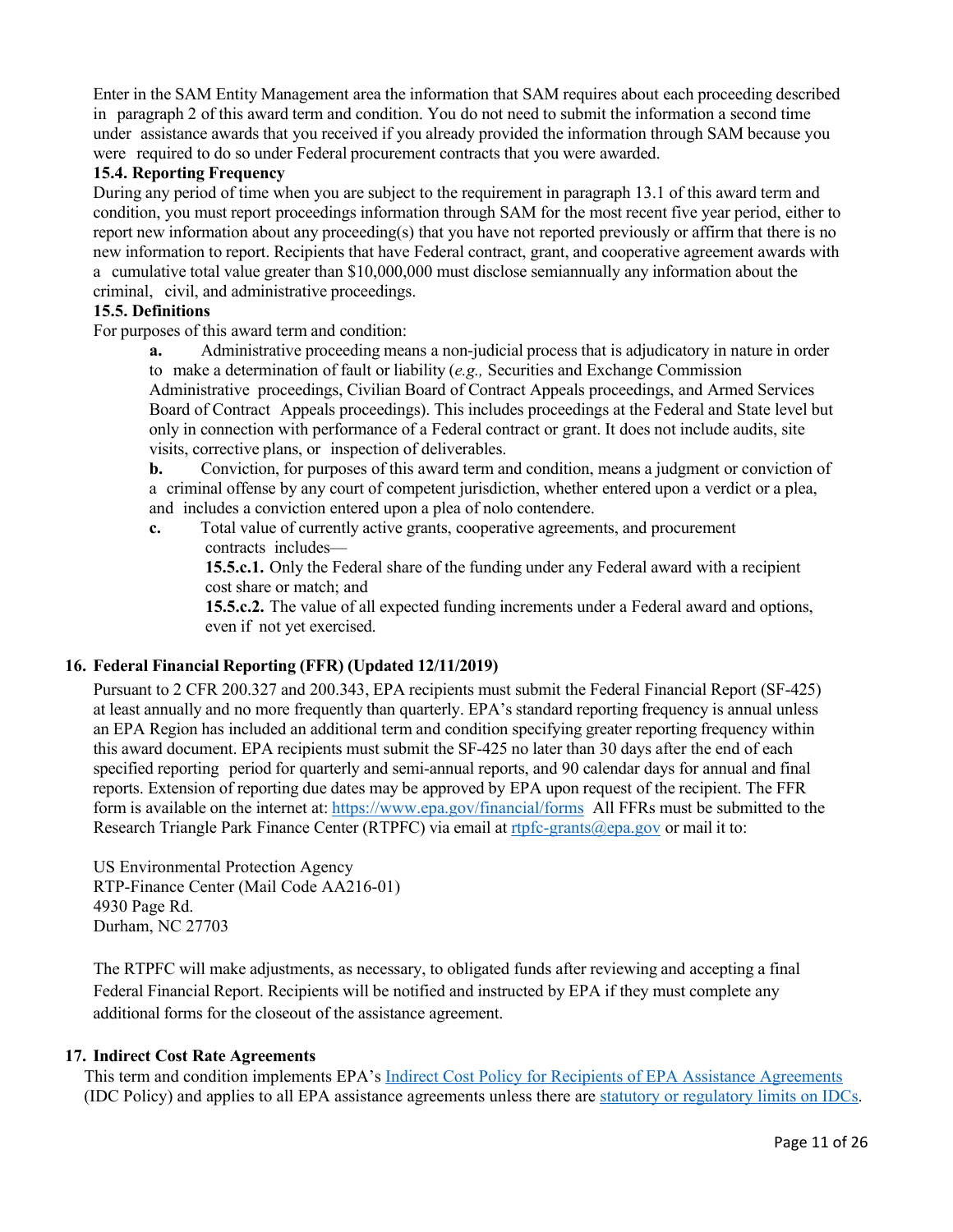In order for the assistance agreement recipient to use EPA funding for indirect costs, the IDC category of the recipient's assistance agreement award budget must include an amount for IDCs and at least one of the following must apply:

- With the exception of "exempt" agencies and Institutions of Higher Education as noted below, all recipients must have one of the following current (not expired) IDC rates, including IDC rates that have been extended by the cognizant agency:
	- Provisional;
	- Final;
	- Fixed rate with carry-forward;
	- Predetermined;
	- 10% *de minimis* rate authorized by 2 CFR 200.414(f)
	- EPA-approved use of one of the following on an exception basis for EPA agreements:
		- o 10% *de minimis* as detailed in section 6.3 of the IDC Policy; or
		- o Expired fixed rate with carry-forward as detailed in section 6.4.a. of the IDC Policy.
- "Exempt" state or local governmental departments or agencies are agencies that receive up to and including \$35,000,000 in Federal funding per the department or agency's fiscal year, and must have an IDC rate proposal developed in accordance with [2 CFR 200 Appendix VII,](https://www.ecfr.gov/cgi-bin/text-idx?SID=bf06700d1f5b8f62fd7db07b80889aaf&mc=true&node=ap2.1.200_1521.vii&rgn=div9) with documentation maintained and available for audit.
- Institutions of Higher Education must use the IDC rate in place at the time of award for the life of the assistance agreement (unless the rate was provisional at time of award, in which case the rate will change once it becomes final). As provided by 2 CFR Part 200, Appendix  $III(C)(7)$ , the term "life of the assistance agreement", means each competitive segment of the project. Additional information is available in the regulation.

IDCs incurred during any period of the assistance agreement that are not covered by the provisions above are not allowable costs and must not be drawn down by the recipient. Recipients may budget for IDCs pending approval of their IDC rate by the cognizant Federal agency or an exception granted by EPA under section 6.3 or 6.4 of the IDC Policy. However, recipients may not draw down IDCs until their rate is approved, if applicable, or EPA grants an exception. IDC drawdowns must comply with the indirect rate corresponding to the period during which the costs were incurred.

This term and condition does not govern indirect rates for subrecipients or recipient procurement contractors under EPA assistance agreements. Pass-through entities are required to comply with [2 CFR 200.331\(a\)\(4\)](https://www.ecfr.gov/cgi-bin/text-idx?SID=b5185e001d3dd5d9e3e4bababfccfa06&mc=true&node=se2.1.200_1331&rgn=div8) when establishing indirect cost rates for subawards.

See the [Indirect Cost Guidance for Recipients of EPA Assistance Agreements](https://www.epa.gov/sites/production/files/2018-08/documents/indirect-cost-policy-guidance-for-recipients-of-epa-assistance-agreements.pdf) for additional information.

### **18. Audit Requirements**

In accordance with 2 CFR 200.501(a), the recipient hereby agrees to obtain a single audit from an independent auditor, if their organization expends \$750,000 or more in total Federal funds in their fiscal year beginning on or after December 26, 2014.

The recipient must submit the form SF-SAC and a Single Audit Report Package within 9 months of the end of the recipient's fiscal year or 30 days after receiving the report from an independent auditor. The SF-SAC and a Single Audit Report Package MUST be submitted using the Federal Audit Clearinghouse's Internet Data Entry System available at: [https://harvester.census.gov/facides/\(S\(3wauez2yufokbe3engv0dtek\)\)/account/login.aspx.](https://harvester.census.gov/facides/(S(3wauez2yufokbe3engv0dtek))/account/login.aspx) For complete information on how to accomplish the single audit submissions, you will need to visit the Federal Audit Clearinghouse Web site: [https://harvester.census.gov/facweb/Default.aspx.](https://harvester.census.gov/facweb/Default.aspx)

#### **19. Closeout Requirements**

Reports required for closeout of the assistance agreement must be submitted in accordance with this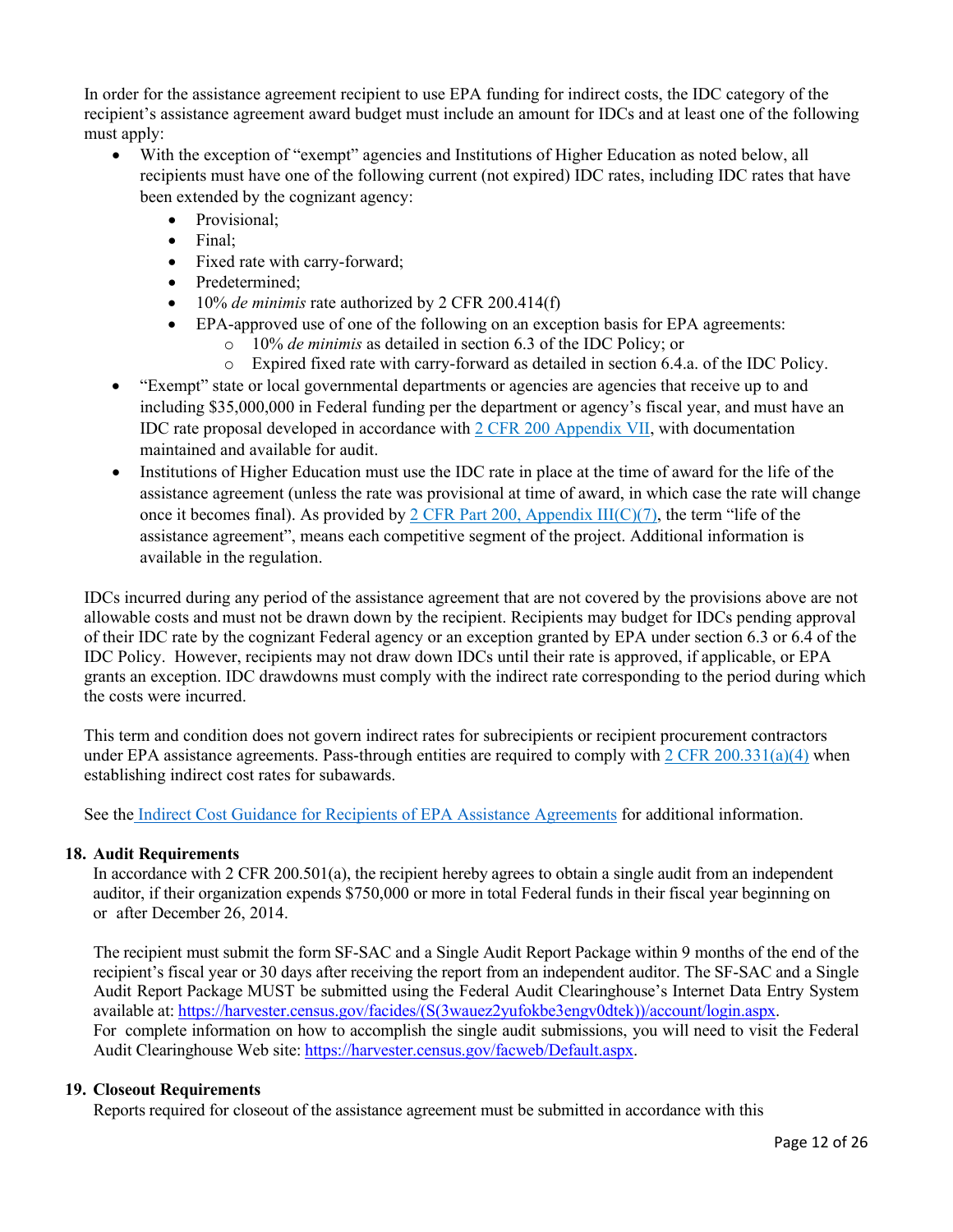agreement. Submission requirements and frequently asked questions can also be found at: <https://www.epa.gov/grants/frequent-questions-about-closeouts>

#### **20. Suspension and Debarment**

Recipient shall fully comply with Subpart C of 2 C.F.R. Part 180 entitled, "Responsibilities of Participants Regarding Transactions Doing Business With Other Persons," as implemented and supplemented by 2 C.F.R. Part 1532. Recipient is responsible for ensuring that any lower tier covered transaction, as described in Subpart B of 2 C.F.R. Part 180, entitled "Covered Transactions," and 2 C.F.R. § 1532.220, includes a term or condition requiring compliance with 2 C.F.R. Part 180, Subpart C. Recipient is responsible for further requiring the inclusion of a similar term and condition in any subsequent lower tier covered transactions. Recipient acknowledges that failing to disclose the information required under 2 C.F.R. § 180.335 to the EPA office that is entering into the transaction with the recipient may result in the delay or negation of this assistance agreement, or pursuance of administrative remedies, including suspension and debarment. Recipients may access the System for Award Management (SAM) exclusion list at <https://sam.gov/SAM/> to determine whether an entity or individual is presently excluded or disqualified.

# **21. Representation by Corporations Regarding Delinquent Tax Liability or a Felony Conviction under any Federal Law.** This award is subject to the provisions contained in an appropriations act(s) which prohibits the

Federal Government from entering into a contract, memorandum of understanding, or cooperative agreement with, make a grant to, or provide a loan or loan guarantee to any corporation having a delinquent Federal tax liability or a felony conviction under any Federal law, unless the agency has considered suspension or debarment of the corporation and has made a determination that this further action is not necessary to protect the interests of the Government. A "corporation" is a legal entity that is separate and distinct from the entities that own, manage, or control it. It is organized and incorporated under the jurisdictional authority of a governmental body, such as a State or the District of Columbia. A corporation may be a for-profit or non-profit organization.

As required by the appropriations act(s) prohibitions, the Government will not enter into a contract, memorandum of understanding, or cooperative agreement with, make a grant to, or provide a loan or loan guarantee with any corporation that  $-$  (1) Has any unpaid Federal tax liability that has been assessed, for which all judicial and administrative remedies have been exhausted or have lapsed, and that is not being paid in a timely manner pursuant to an agreement with the authority responsible for collecting the tax liability, where the awarding agency is aware of the unpaid tax liability, unless an agency has considered suspension or debarment of the corporation and made a determination that suspension or debarment is not necessary to protect the interests of the Government; or (2) Was convicted of a felony criminal violation under any Federal law within the preceding 24 months, where the awarding agency is aware of the conviction, unless an agency has considered suspension or debarment of the corporation and made a determination that this action is not necessary to protect the interests of the Government.

By accepting this award, the recipient represents that it is not a corporation that has any unpaid Federal tax liability that has been assessed, for which all judicial and administrative remedies have been exhausted or have lapsed, and that is not being paid in a timely manner pursuant to an agreement with the authority responsible for collecting the tax liability; and it is not a corporation that was convicted of a felony criminal violation under a Federal law within the preceding 24 months.

Alternatively, by accepting this award, the recipient represents that it disclosed unpaid Federal tax liability information and/or Federal felony conviction information to the EPA. The Recipient may accept this award if the EPA Suspension and Debarment Official has considered suspension or debarment of the corporation based on a tax liabilities and/or Federal felony convictions and determined that suspension or debarment is not necessary to protect the Government's interests.

If the recipient fails to comply with this term and condition, EPA will annul this agreement and may recover any funds the recipient has expended in violation of the appropriations act(s) prohibition(s). The EPA may also pursue other administrative remedies as outlined in 2 CFR 200.338, and may also pursue suspension and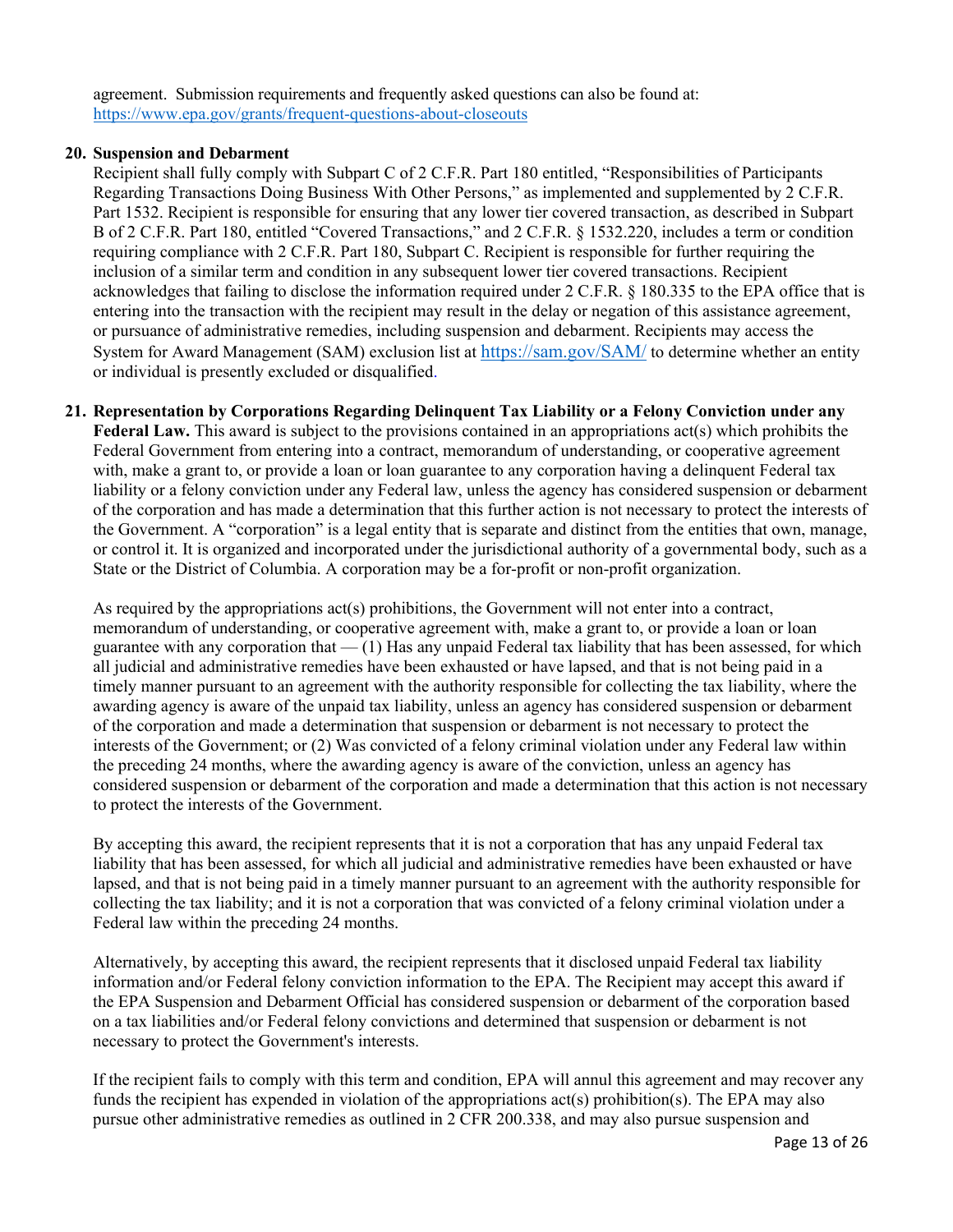debarment.

### **22. Disclosing Conflict of Interests**

## **22.1. For awards to Non-federal entities and individuals (other than states and fellowship recipients under 40 CFR Part 46).**

As required by 2 CFR 200.112, EPA has established a policy (COI Policy) for disclosure of conflicts of interest (COI) that may affect EPA financial assistance awards. EPA's COI Policy is posted at<https://www.epa.gov/grants/epas-financial-assistance-conflict-interest-policy> [.](file://W1818TDCEC027.aa.ad.epa.gov/OARM-OGD-USER$/JDurand1/Terms%20and%20Conditions/General%20T&Cs%20for%20FY2020%20Oct%201%202019/) The posted version of EPA's COI Policy is applicable to new funding (initial awards, supplemental and incremental funding) awarded on or after October 1, 2015. This COI term and condition supersedes prior COI terms and conditions for this award based on either EPA's May 22, 2015 Revised Interim COI Policy or December 26, 2014 Interim COI Policy.

For competitive awards, recipients must disclose any competition related COI described in section 4.0(a) of the COI Policy that are discovered after award to the EPA Grants Specialist listed on the Assistance Agreement/Amendment within 30 calendar days of discovery of the COI. The Grants Specialist will respond to any such disclosure within 30 calendar days.

EPA's COI Policy requires that recipients have systems in place to address, resolve and disclose to EPA COIs described in sections 4.0(b), (c) and/or (d) of the COI Policy that affect any contract or subaward regardless of amount funded under this award. The recipient's COI Point of Contact for the award must disclose any COI to the EPA Grants Specialist listed on the Assistance Agreement/Amendment within 30 calendar days of the discovery of the potential COI and their approach for resolving the COI.

EPA's COI Policy requires that subrecipients have systems in place to address, resolve and disclose COI's described in section 4.0(b)(c) and (d) of the COI Policy regardless of the amount of the transaction. Recipients who are pass-through entities as defined at 2 CFR 200.74 must require that subrecipients being considered for or receiving subawards disclose COI to the pass-through entities in a manner that, at a minimum, is in accordance with sections 5.0(d) and 7.0(c) of EPA's COI Policy. Pass-through entities must disclose the subrecipient COI along with the approach for resolving the COI to the EPA Grants Specialist listed on the Assistance Agreement/Amendment within 30 calendar days of receiving notification of the COI by the subrecipient.

EPA only requires that recipients and subrecipients disclose COI's that are discovered under their systems for addressing and resolving COI. If recipients or subrecipients do not discover a COI, they do not need to advise EPA or the pass-through entity of the absence of a COI.

Upon notice from the recipient of a potential COI and the approach for resolving it, the Agency will then make a determination regarding the effectiveness of these measures within 30 days of receipt of the recipient's notice unless a longer period is necessary due to the complexity of the matter. Recipients may not request payment from EPA for costs for transactions subject to the COI pending notification of EPA's determination. Failure to disclose a COI may result in cost disallowances.

Disclosure of a potential COI will not necessarily result in EPA disallowing costs, with the exception of procurement contracts that the Agency determines violate 2 CFR 200.318(c)(1) or (2), provided the recipient notifies EPA of measures the recipient or subrecipient has taken to eliminate, neutralize or mitigate the conflict of interest when making the disclosure.

#### **22.2. For awards to states including state universities that are state agencies or instrumentalities**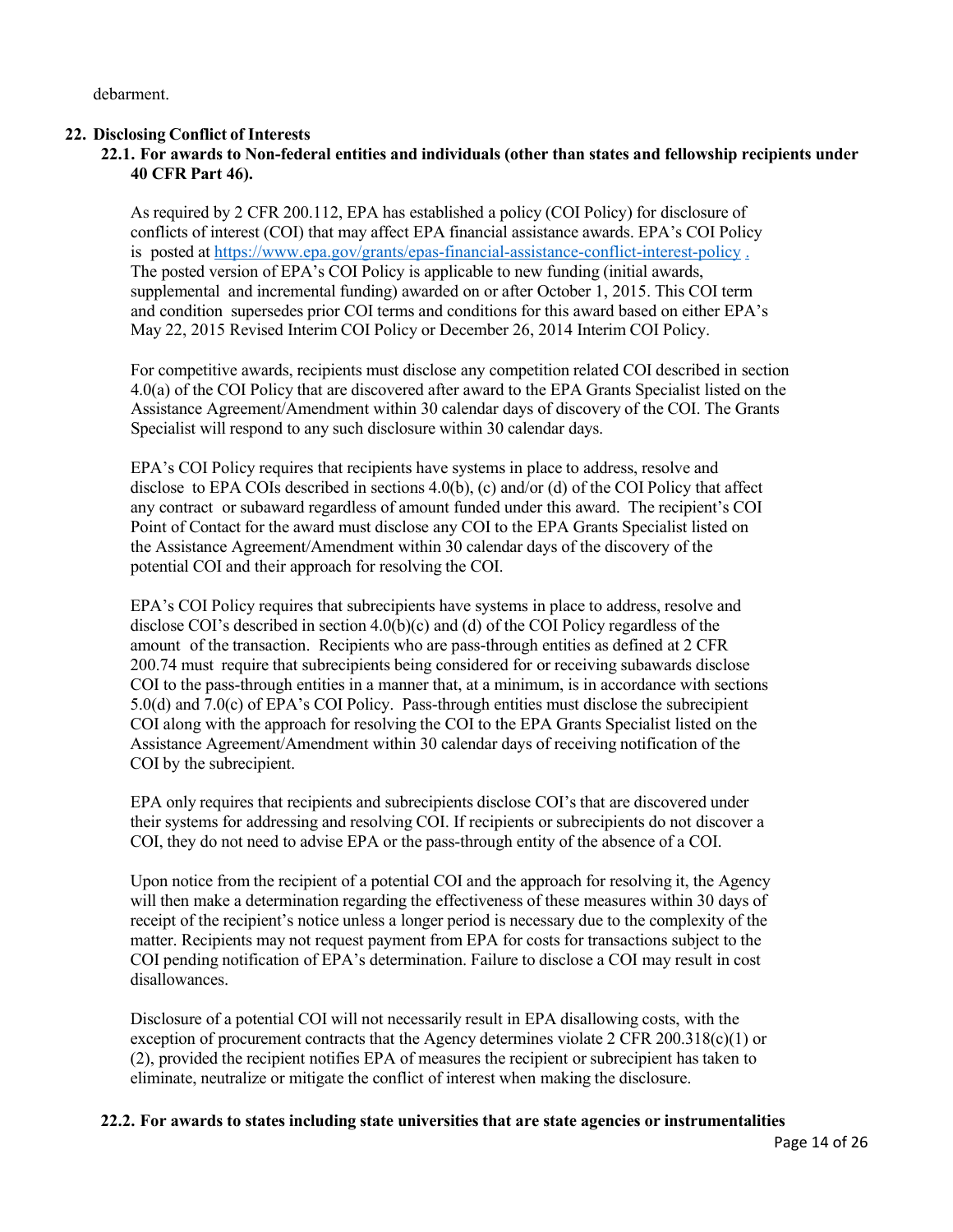As required by 2 CFR 200.112, EPA has established a policy (COI Policy) for disclosure of conflicts of interest (COI) that may affect EPA financial assistance awards. EPA's COI Policy is posted at: <https://www.epa.gov/grants/epas-financial-assistance-conflict-interest-policy> . The posted version of EPA's COI Policy is applicable to new funding (initial awards, supplemental, incremental funding) awarded on or after October 1, 2015. This COI term and condition supersedes prior COI terms and conditions for this award based on either EPA's May 22, 2015 Revised Interim COI Policy or December 26, 2014 Interim COI Policy.

For competitive awards, recipients must disclose any competition related COI described in section 4.0(a) of the COI Policy that are discovered after award to the EPA Grants Specialist listed on the Assistance Agreement/Amendment within 30 calendar days of discovery of the COI. The Grants Specialist will respond to any such disclosure within 30 calendar days.

States including state universities that are state agencies and instrumentalities receiving funding from EPA are only required to disclose subrecipient COI as a pass-through entity as defined by 2 CFR 200.74. Any other COI are subject to state laws, regulations and policies. EPA's COI Policy requires that subrecipients have systems in place to address, resolve and disclose COIs described in section 4.0(b)(c) and (d) of the COI Policy that arise after EPA made the award regardless of the amount of the transaction. States who are pass-through entities as defined at 2 CFR 200.74 must require that subrecipients being considered for or receiving subawards disclose COI to the state in a manner that, as a minimum, in accordance with section s 5.0(d) and 7.0(c) of EPA's COI Policy. States must disclose the subrecipient COI along with the approach for resolving the COI to the EPA Grants Specialist listed on the Assistance Agreement/Amendment within 30 calendar days of receiving notification of the COI by the subrecipient.

EPA only requires that subrecipients disclose COI's to state pass-through entities that are discovered under their systems for addressing, resolving, and disclosing COI. If subrecipients do not discover a COI, they do not need to advise state pass-through entities of the absence of a COI.

Upon receiving notice of a potential COI and the approach for resolving it, the Agency will make a determination regarding the effectiveness of these measures within 30 days of receipt of the state's notice of a subrecipient COI unless a longer period is necessary due to the complexity of the matter. States may not request payment from EPA for costs for transactions subject to the COI pending notification of EPA's determination. A subrecipient's failure to disclose a COI to the state and EPA may result in cost disallowances.

Disclosure of a potential subrecipient COI will not necessarily result in EPA disallowing costs, with the exception of procurement contracts that the Agency determines violate 2 CFR 200.318(c)(1) or (2), provided the subrecipient has taken measures that EPA and the state agree eliminate, neutralize or mitigate the conflict of interest.

### **23. Transfer of Funds**

## **Applicable to all assistance agreements other than Continuing Environmental Program Grants subject to 40 CFR 35.114 and 40 CFR 35.514 when the amount of the award exceeds the 2 CFR 200.88 Simplified Acquisition Threshold.**

(1) As provided at 2 CFR 200.308(e), recipient must obtain prior approval from EPA's Grants Management Officer if the cumulative amount of funding transfers among direct budget categories or programs, functions and activities exceeds 10% of the total budget. Recipients must submit requests for prior approval to the Grant Specialist and Grants Management Officer for this agreement.

(2) Recipients must notify EPA's Grant Specialist and Project Officer of cumulative funding transfers among direct budget categories or programs, functions and activities that do not exceed 10% of the total budget for the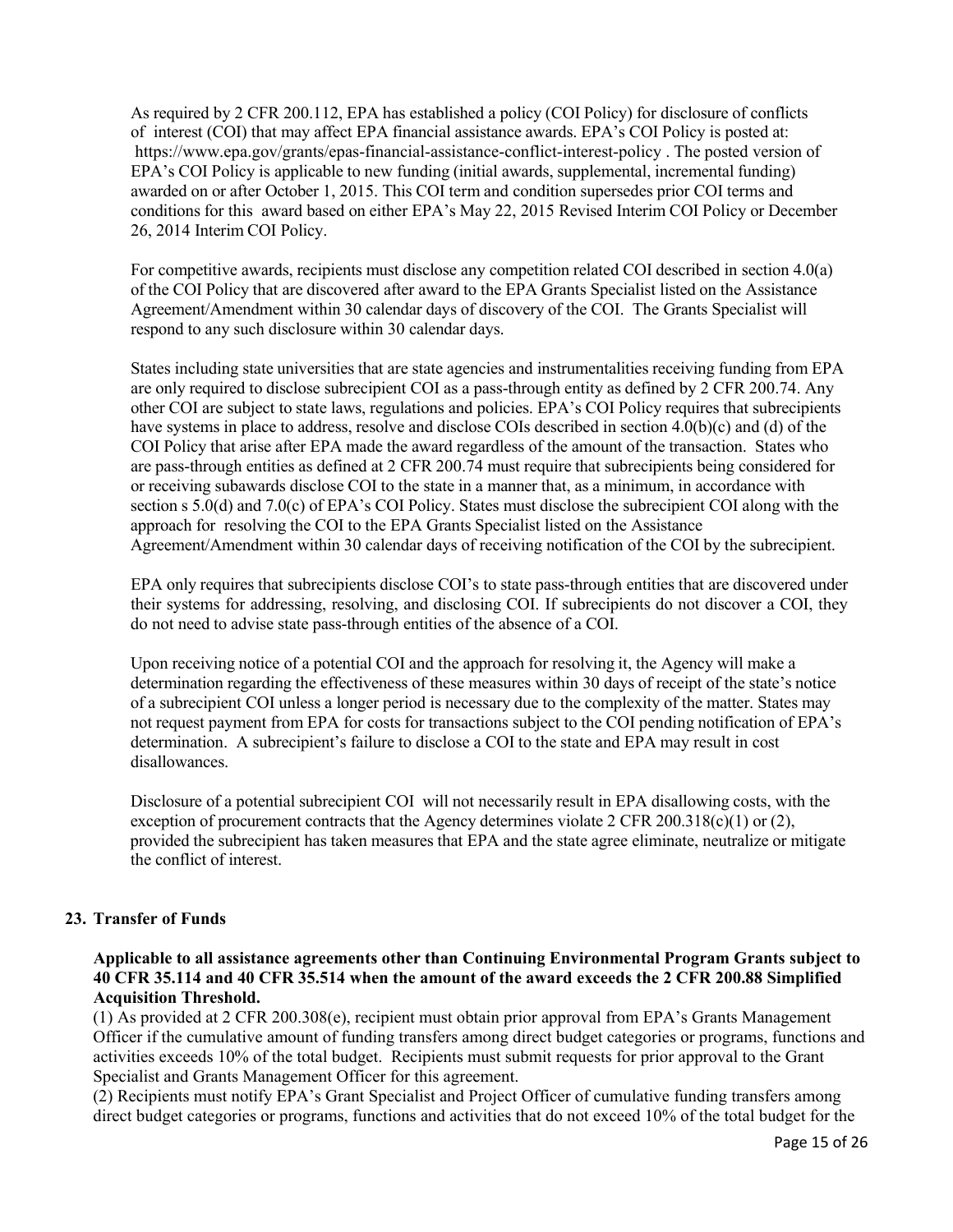agreement. Recipients must also notify the EPA Grant Specialist and Project Officer when transferring funds from direct budget categories to the indirect cost category or from the indirect cost category to the direct cost category. Prior approval by EPA's Grant Management Officer is required if the transfer involves any of the items listed in 2 CFR 200.407 that EPA did not previously approve at time of award or in response to a previous post-award request by the recipient.

**Applicable to Continuing Environmental Program Grants subject to 40 CFR 35.114 and 40 CFR 35.514. when the amount of the award exceeds the 2 CFR 200.88 Simplified Acquisition Threshold.** Recipients of continuing environmental program grants subject to 40 CFR 35.114 and 40 CFR 35.514 must notify the EPA Grant Specialist and Project Officer of funding transfers among direct budget categories, programs, functions and activities or transfers that change amounts budgeted for indirect costs, but prior EPA approval is not required unless the transfer results in significant changes to work plan commitments. Recipients must obtain prior written approval if the transfer involves any of the items listed in 2 CFR 200.407 that EPA did not previously approve at time of award, in response to a previous post-award request by the recipient, or is

# **Programmatic General Terms and Conditions**

### **24. Sufficient Progress**

EPA will measure sufficient progress by examining the performance required under the workplan in conjunction with the milestone schedule, the time remaining for performance within the project period and/or the availability of funds necessary to complete the project. EPA may terminate the assistance agreement for failure to ensure reasonable completion of the project within the project period.

subject to an EPA waiver of prior approval under 40 CFR 35.114(d) or 40 CFR 35.514(d).

#### **25. Copyrighted Material and Data**

In accordance with 2 CFR 200.315, EPA has the right to reproduce, publish, use and authorize others to reproduce, publish and use copyrighted works or other data developed under this assistance agreement for Federal purposes.

Examples of a Federal purpose include but are not limited to: (1) Use by EPA and other Federal employees for official Government purposes; (2) Use by Federal contractors performing specific tasks for the Government; (3) Publication in EPA documents provided the document does not disclose trade secrets (e.g. software codes) and the work is properly attributed to the recipient through citation or otherwise; (4) Reproduction of documents for inclusion in Federal depositories; (5) Use by State, tribal and local governments that carry out delegated Federal environmental programs as "co-regulators" or act as official partners with EPA to carry out a national environmental program within their jurisdiction and; (6) Limited use by other grantees to carry out Federal grants provided the use is consistent with the terms of EPA's authorization to the other grantee to use the copyrighted works or other data.

Under Item 6, the grantee acknowledges that EPA may authorize another grantee(s) to use the copyrighted works or other data developed under this grant as a result of:

- the selection of another grantee by EPA to perform a project that will involve the use of the copyrighted works or other data or;
- termination or expiration of this agreement.

In addition, EPA may authorize another grantee to use copyrighted works or other data developed with Agency funds provided under this grant to perform another grant when such use promotes efficient and effective use of Federal grant funds.

#### **26. Patents and Inventions**

Rights to inventions made under this assistance agreement are subject to federal patent and licensing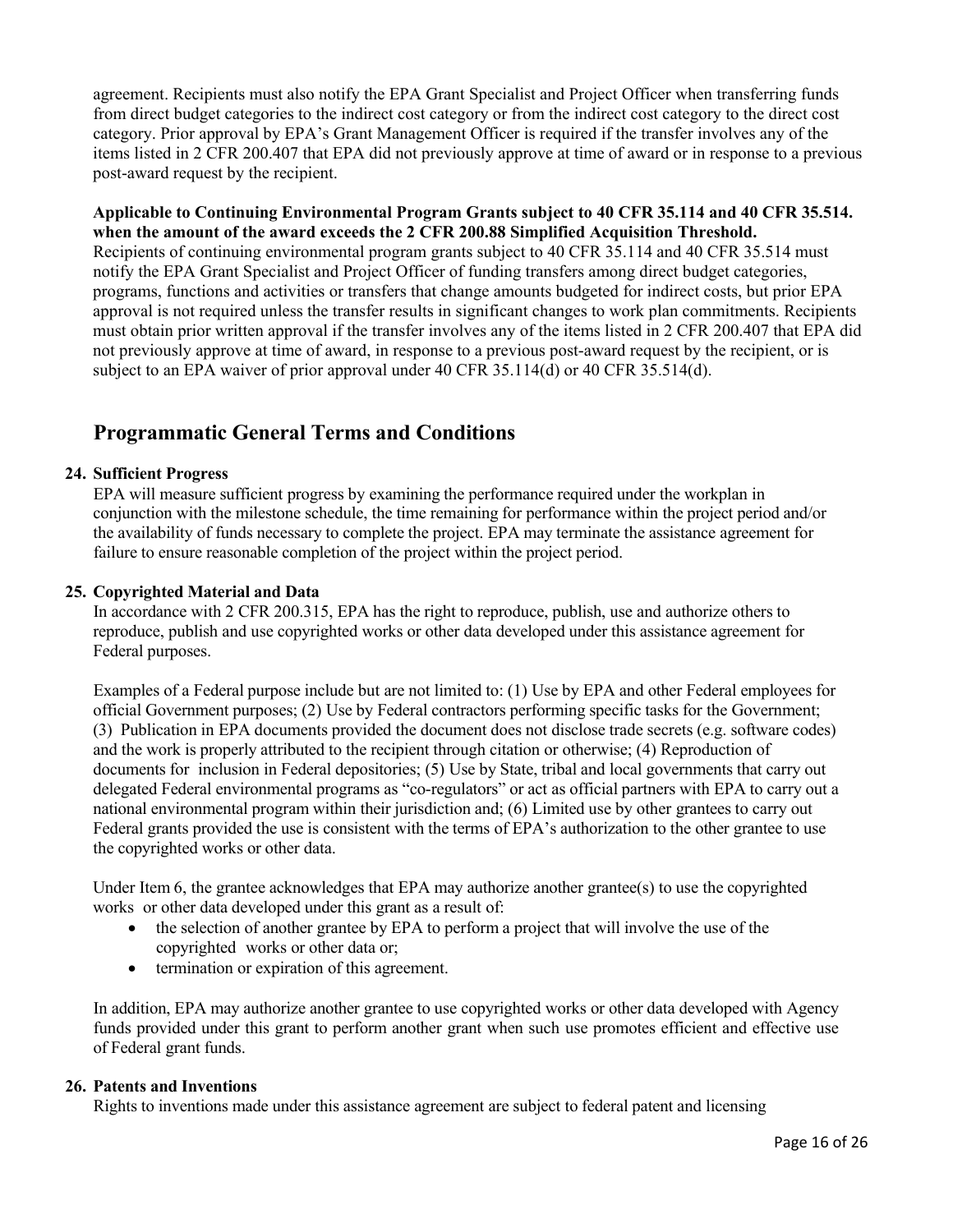regulations, which are codified at Title 37 CFR Part 401 and Title 35 USC Sections 200-212.

Pursuant to the Bayh-Dole Act (set forth in 35 USC 200-212), EPA retains the right to a worldwide, nonexclusive, nontransferable, irrevocable, paid-up license to practice the invention owned by the assistance agreement holder, as defined in the Act. To streamline the invention reporting process and to facilitate compliance with the Bayh-Dole Act, the recipient must utilize the Interagency Edison extramural invention reporting system at [iEdison.gov](https://public.era.nih.gov/iedison/public/login.do?TARGET=https%3A%2F%2Fpublic.era.nih.gov%2Fiedison%2Findex.jsp) . Annual utilization reports must be submitted through the system. The recipient is required to notify the Project Officer identified on the award document when an invention report, patent report, or utilization report is filed at [iEdison.gov.](https://public.era.nih.gov/iedison/public/login.do?TARGET=https%3A%2F%2Fpublic.era.nih.gov%2Fiedison%2Findex.jsp) EPA elects not to require the recipient to provide a report prior to the close-out of a funding agreement listing all subject inventions or stating that there were none.

In accordance with Executive Order 12591, as amended, government owned and operated laboratories can enter into cooperative research and development agreements with other federal laboratories, state and local governments, universities, and the private sector, and license, assign, or waive rights to intellectual property "developed by the laboratory either under such cooperative research or development agreements and from within individual laboratories."

### **27. Acknowledgement Requirements for Non-ORD Assistance Agreements**

The recipient agrees that any reports, documents, publications or other materials developed for public distribution supported by this assistance agreement shall contain the following statement:

"This project has been funded wholly or in part by the United States Environmental Protection Agency under assistance agreement (number) to (recipient). The contents of this document do not necessarily reflect the views and policies of the Environmental Protection Agency, nor does the EPA endorse trade names or recommend the use of commercial products mentioned in this document."

Recipients of EPA Office of Research Development (ORD) research awards must follow the acknowledgement requirements outlined in the research T&Cs available at:<https://www.nsf.gov/awards/managing/rtc.jsp> A Federal-wide workgroup is currently updating the Federal-Wide Research Terms and Conditions Overlay to the Uniform Administrative Requirements, Cost Principles and Audit Requirements for Federal Awards and when completed recipients of EPA ORD research must abide by the research T&Cs.

### **28. Electronic and Information Technology Accessibility**

Recipients are subject to the program accessibility provisions of Section 504 of the Rehabilitation Act, codified in 40 CFR Part 7, which includes an obligation to provide individuals with disabilities reasonable accommodations and an equal and effective opportunity to benefit from or participate in a program, including those offered through electronic and information technology ("EIT"). In compliance with Section 504, EIT systems or products funded by this award must be designed to meet the diverse needs of users (e.g., U.S. public, recipient personnel) without barriers or diminished function or quality. Systems shall include usability features or functions that accommodate the needs of persons with disabilities, including those who use assistive technology. At this time, the EPA will consider a recipient's websites, interactive tools, and other EIT as being in compliance with Section 504 if such technologies meet standards established under Section 508 of the Rehabilitation Act, codified at 36 CFR Part 1194. While Section 508 does not apply directly to grant recipients, we encourage recipients to follow either the 508 guidelines or other comparable guidelines that concern accessibility to EIT for individuals with disabilities.

Recipients may wish to consult the latest Section 508 guidelines issued by the U.S. Access Board or W3C's Web Content Accessibility Guidelines (WCAG) 2.0 (see [https://www.access-board.gov/guidelines-and](https://www.access-board.gov/guidelines-and-standards/communications-and-it/about-the-section-508-standards/guide-to-the-section-508-standards)[standards/communications-and-it/about-the-section-508-standards/guide-to-the-section-508-standards\)](https://www.access-board.gov/guidelines-and-standards/communications-and-it/about-the-section-508-standards/guide-to-the-section-508-standards).

### **29. Human Subjects**

Human subjects research is any activity that meets the regulatory definitions of both research AND human subject. *Research* is a systematic investigation, including research development, testing and evaluation, designed to develop or contribute to generalizable knowledge. *Human subject* means a living individual about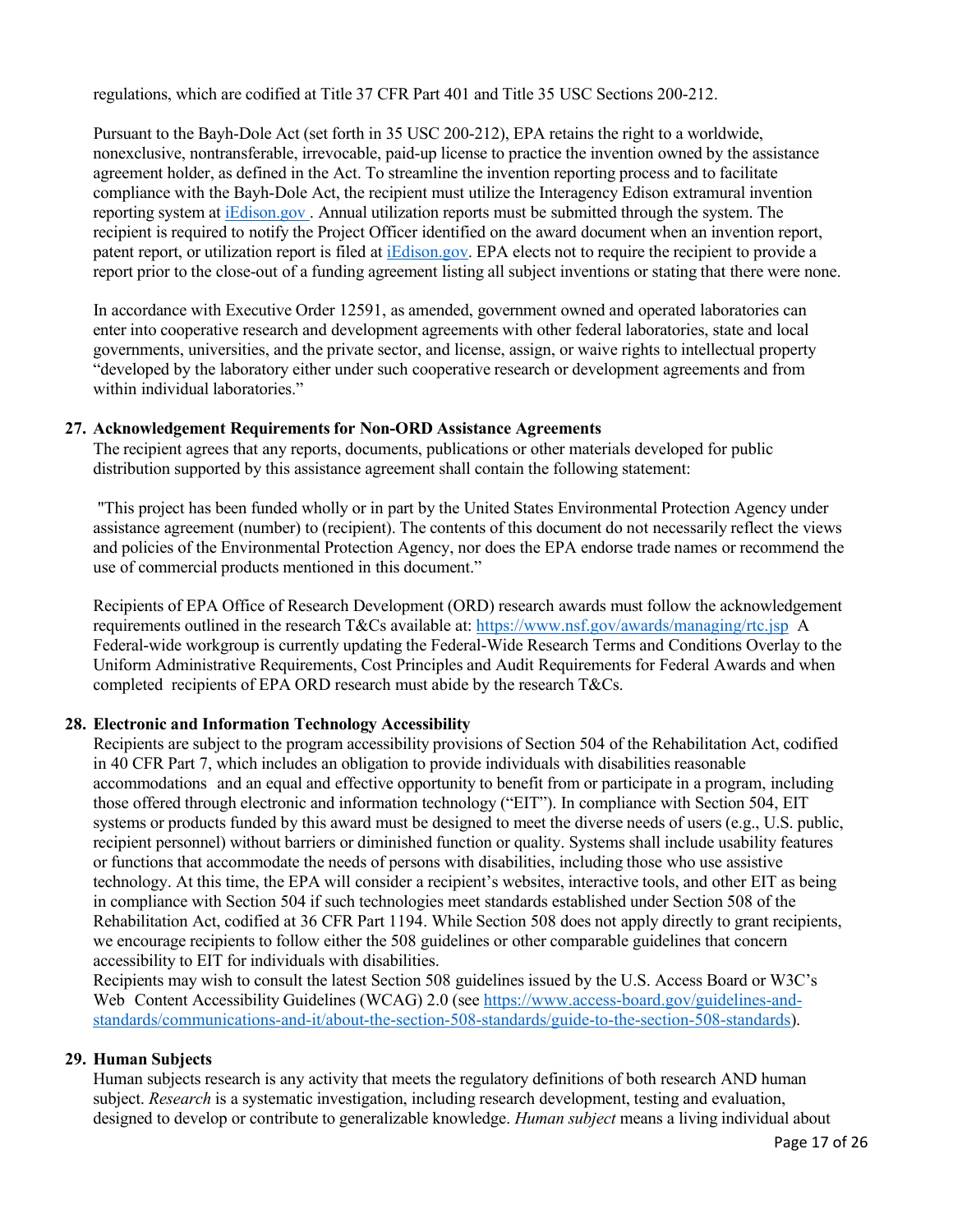whom an investigator (whether professional or student) conducting research obtains (1) data through intervention or interaction with the individual, or (2) identifiable private information. [40 CFR 26.102 (d)(f)]

No research involving human subjects will be conducted under this agreement without prior written approval of the EPA to proceed with that research. If engaged in human subjects research as part of this agreement, the recipient agrees to comply with all applicable provisions of EPA Regulation 40 CFR 26 (Protection of Human Subjects). This includes, at Subpart A, the Basic Federal Policy for the Protection of Human Research Subjects, also known as the Common Rule. It also includes, at Subparts B, C, and D, prohibitions and additional protections for children, nursing women, pregnant women, and fetuses in research conducted or supported by EPA.

The recipient further agrees to comply with EPA's procedures for oversight of the recipient's compliance with 40 CFR 26, as given in EPA Order 1000.17 Change A1 (Policy and Procedures on Protection of Human Research Subjects in EPA Conducted or Supported Research). As per this order, no human subject may be involved in any research conducted under this assistance agreement, including recruitment, until the research has been approved or determined to be exempt by the EPA Human Subjects Research Review Official (HSRRO) after review of the approval or exemption determination of the Institutional Review Board(s) (IRB(s)) with jurisdiction over the research under 40 CFR 26.

For HSRRO approval, the recipient must forward to the Project Officer: (1) copies of all documents upon which the IRB(s) with jurisdiction based their approval(s) or exemption determination(s), (2) copies of the IRB approval or exemption determination letter(s), (3) copy of the IRB-approved consent forms and subject recruitment materials, if applicable, and (4) copies of all supplementary IRB correspondence.

Following the initial approvals indicated above, the recipient must, as part of the annual report(s), provide evidence of continuing review and approval of the research by the IRB(s) with jurisdiction, as required by 40  $CFR 26.109(e)$ . Materials submitted to the IRB(s) for their continuing review and approval are to be provided to the Project Officer upon IRB approval. During the course of the research, investigators must promptly report any unanticipated problems involving risk to subjects or others according to requirements set forth by the IRB. In addition, any event that is significant enough to result in the removal of the subject from the study should also be reported to the Project Officer, even if the event is not reportable to the IRB of record.

### **30. Animal Subjects**

The recipient agrees to comply with the Animal Welfare Act of 1966 (P.L. 89-544), as amended, 7 USC 2131- 2156. Recipient also agrees to abide by the "U.S. Government Principles for the Utilization and Care of Vertebrate Animals used in Testing, Research, and Training." (Federal Register 50(97): 20864-20865. May 20,1985). The nine principles can be viewed at [https://olaw.nih.gov/policies-laws/phs-policy.htm.](https://olaw.nih.gov/policies-laws/phs-policy.htm) For additional information about the Principles, the recipient should consult the *Guide for Care and Use of Laboratory Animals*, prepared by the Institute of Laboratory Animal Resources, National Research Council and can be accessed at: [http://www.nap.edu/readingroom/books/labrats/.](http://www.nap.edu/readingroom/books/labrats/)

### **31. Light Refreshments and/or Meals**

## **APPLICABLE TO ALL AGREEMENTS EXCEPT STATE CONTINUING ENVIRONMENTAL PROGRAMS (AS DESCRIBED BELOW):**

Unless the event(s) and all of its components are described in the approved workplan, the recipient agrees to obtain prior approval from EPA for the use of grant funds for light refreshments and/or meals served at meetings, conferences, training workshops and outreach activities (events). The recipient must send requests for approval to the EPA Project Officer and include:

(1) An estimated budget and description for the light refreshments, meals, and/or beverages to be served at the event(s);

(2) A description of the purpose, agenda, location, length and timing for the event; and,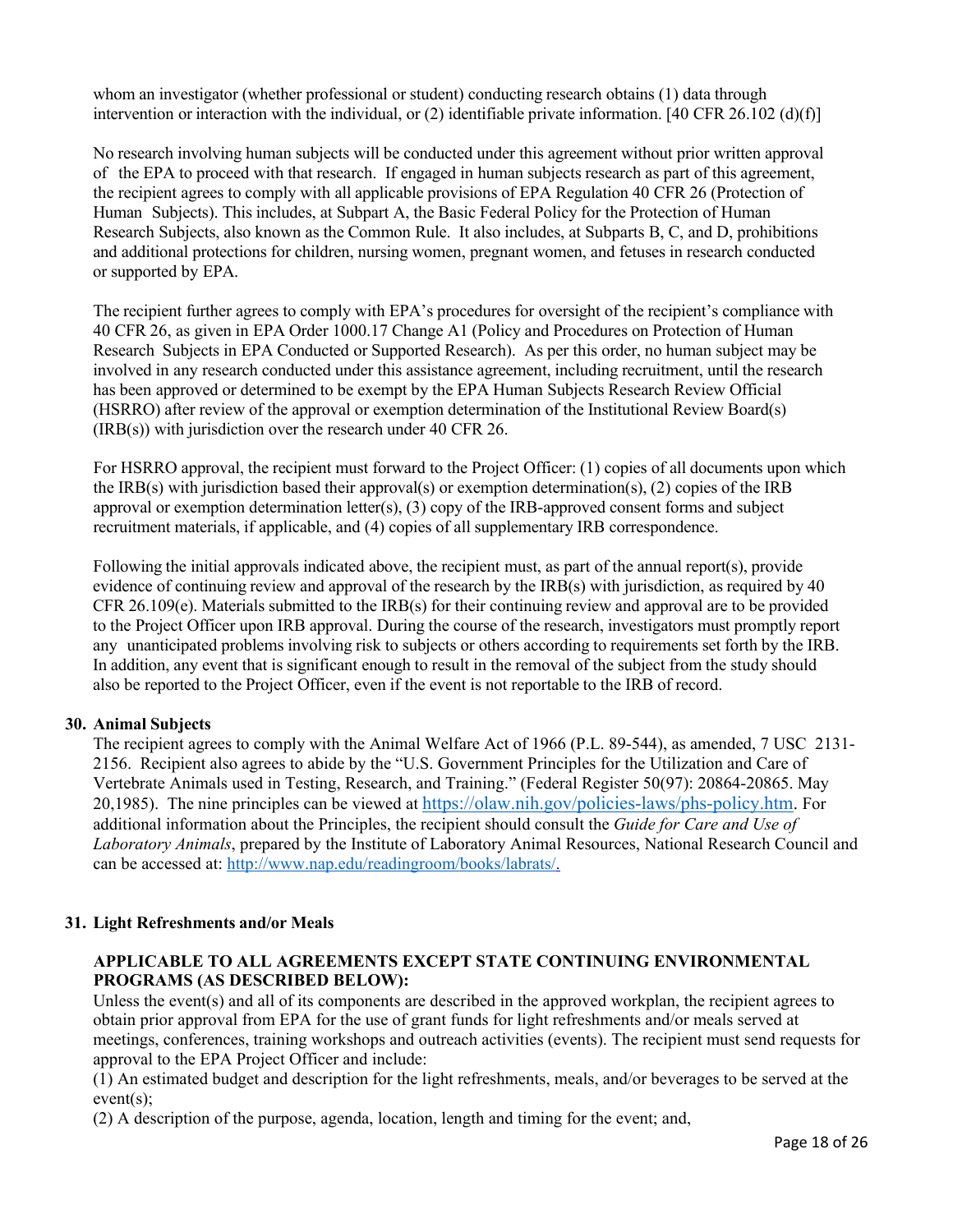(3) An estimated number of participants in the event and a description of their roles.

Costs for light refreshments and meals for recipient staff meetings and similar day-to-day activities are not allowable under EPA assistance agreements.

Recipients may address questions about whether costs for light refreshments, and meals for events may be allowable to the recipient's EPA Project Officer; however, the Agency Award Official or Grant Management Officer will make final determinations on allowability. Agency policy prohibits the use of EPA funds for receptions, banquets and similar activities that take place after normal business hours unless the recipient has provided a justification that has been expressly approved by EPA's Award Official or Grants Management Officer.

EPA funding for meals, light refreshments, and space rental may not be used for any portion of an event where alcohol is served, purchased, or otherwise available as part of the event or meeting, even if EPA funds are not used to purchase the alcohol.

Note: U.S. General Services Administration regulations define light refreshments for morning, afternoon or evening breaks to include, but not be limited to, coffee, tea, milk, juice, soft drinks, donuts, bagels, fruit, pretzels, cookies, chips, or muffins. (41 CFR 301-74.7)

## **FOR STATE CONTINUING ENVIRONMENTAL PROGRAM GRANT RECIPIENTS EXCLUDING STATE UNIVERSITIES:**

If the state maintains systems capable of complying with federal grant regulations at 2 CFR 200.432 and 200.438, EPA has waived the prior approval requirements for the use of EPA funds for light refreshments and/or meals served at meetings, conferences, and training, as described above. The state may follow its own procedures without requesting prior approval from EPA. However, notwithstanding state policies, EPA funds may not be used for (1) evening receptions, or (2) other evening events (with the exception of working meetings). Examples of working meetings include those evening events in which small groups discuss technical subjects on the basis of a structured agenda or there are presentations being conducted by experts. EPA funds for meals, light refreshments, and space rental may not be used for any portion of an event (including evening working meetings) where alcohol is served, purchased, or otherwise available as part of the event or meeting, even if EPA funds are not used to purchase the alcohol.

By accepting this award, the state is certifying that it has systems in place (including internal controls) to comply with the requirements described above.

### **32. Tangible Personal Property**

**32.1 Reporting** Pursuant to 2 CFR 200.312 and 200.314, property reports, if applicable, are required for Federally-owned property in the custody of a non-Federal entity upon completion of the Federal award or when the property is no longer needed. Additionally, upon termination or completion of the project, residual unused supplies with a total aggregate fair market value exceeding \$5,000 not needed for any other Federally-sponsored programs or projects must be reported. For Superfund awards under Subpart O, refer to 40 CFR 35.6340 and 35.6660 for property reporting requirements. Recipients should utilize the Tangible Personal Property Report form series (SF-428) to report tangible personal property.

### **32.2.Disposition**

- **32.2.1 Most Recipients.** Consistent with 2 CFR 200.313, unless instructed otherwise on the official award document, this award term, or at closeout, the recipient may keep the equipment and continue to use it on the project originally funded through this assistance agreement or on other federally funded projects whether or not the project or program continues to be supported by Federal funds.
- **32.2.2 State Agencies.** Per 2 CFR 200.313(b), state agencies may manage and dispose of equipment acquired under this assistance agreement in accordance with state laws and procedures.
- **32.2.3 Superfund Recipients.** Equipment purchased under Superfund projects is subject to specific disposal options in accordance with 40 CFR Part 35.6345.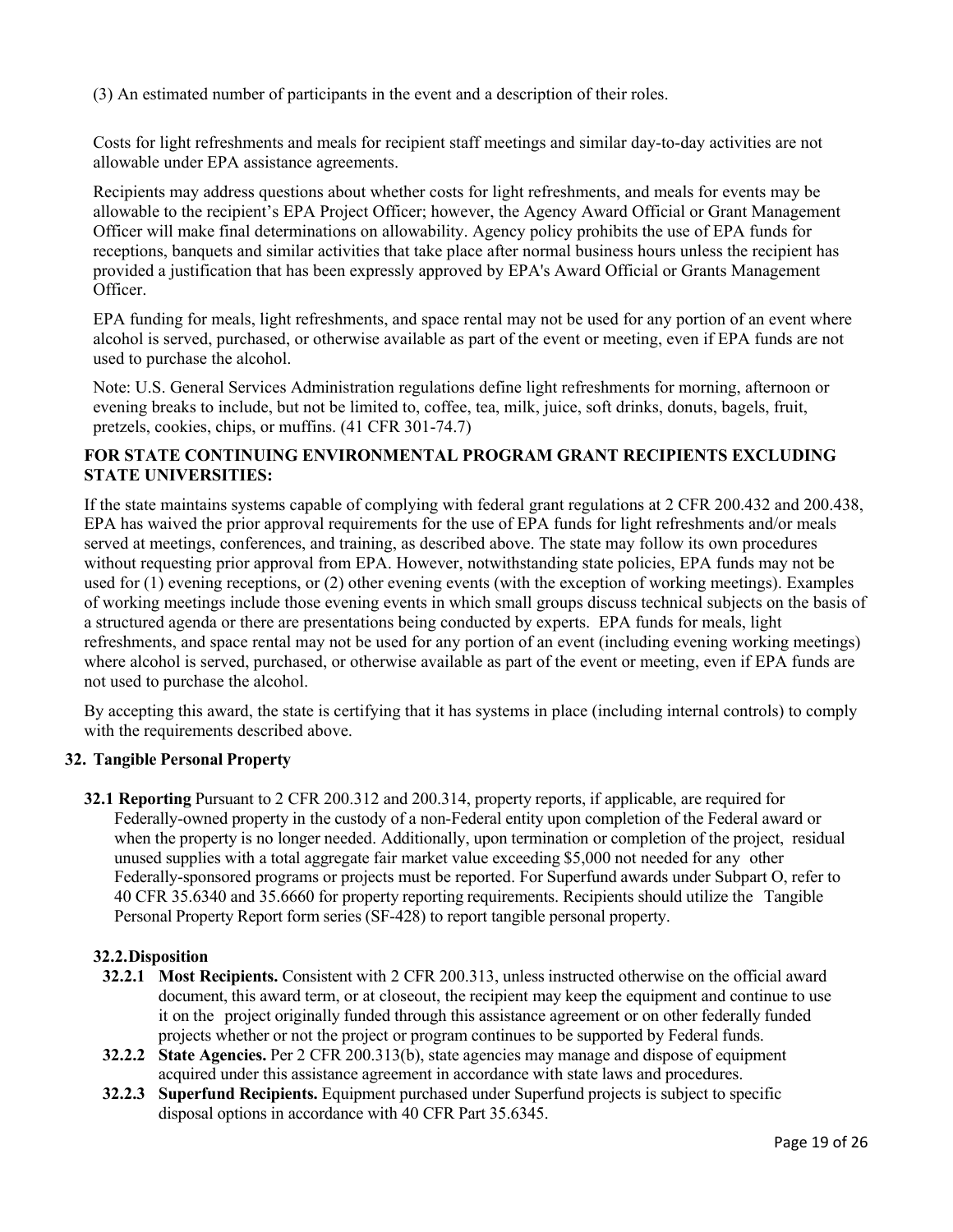# **33. Dual Use Research of Concern (DURC)**

The recipient agrees to conduct all life science research\* in compliance with *[EPA's Order on the Policy and](https://www.epa.gov/research/epa-order-100019-policy-and-procedures-managing-dual-use-research-concern)  [Procedures for Managing Dual Use Research of Concern](https://www.epa.gov/research/epa-order-100019-policy-and-procedures-managing-dual-use-research-concern)* (EPA DURC Order) and *[United States Government](http://www.phe.gov/s3/dualuse/Documents/durc-policy.pdf)  [Policy for Institutional Oversight of Life Sciences Dual Use Research of Concern](http://www.phe.gov/s3/dualuse/Documents/durc-policy.pdf) (iDURC Policy).* If the recipient is an institution within the United States that receives funding through this agreement, or from any other source, the recipient agrees to comply with the iDURC Policy if they conduct or sponsor research involving any of the agents or toxins identified in Section 6.2.1 of the iDURC Policy. If the institution is outside the United States and receives funding through this agreement to conduct or sponsor research involving any of those same agents or toxins, the recipient agrees to comply with the iDURC Policy. The recipient agrees to provide any additional information that may be requested by EPA regarding DURC and iDURC. The recipient agrees to immediately notify the EPA Project Officer should the project use or introduce use of any of the agents or toxins identified in the iDURC Policy. The recipient's Institution/Organization must also comply with USG iDURC policy and EPA DURC Order and will inform the appropriate government agency if funded by such agency of research with the agents or toxins identified in Section 6.2.1 of the iDURC Policy. If privately funded the recipient agrees to notify the National Institutes of Health at  $DURC@od.nih.gov$ .

\**"Life Sciences Research,*" for purposes of the EPA DURC Order, and based on the definition of research in 40 CFR §26.102(d), is a systematic investigation designed to develop or contribute to generalizable knowledge involving living organisms (e.g., microbes, human beings, animals, and plants) and their products. EPA does not consider the following activities to be research: routine product testing, quality control, mapping, collection of general-purpose statistics, routine monitoring and evaluation of an operational program, observational studies, and the training of scientific and technical personnel. [Note: This is consistent with Office of Management and Budget Circular A-11.]

### **34. Research Misconduct**

In accordance with 2 CFR 200.328, the recipient agrees to notify the EPA Project Officer in writing about research misconduct involving research activities that are supported in whole or in part with EPA funds under this project. EPA defines research misconduct as fabrication, falsification, or plagiarism in proposing, performing, or reviewing research, or in reporting research results [65 FR 76262. I], or ordering, advising or suggesting that subordinates engage in research misconduct. The recipient agrees to:

(1) Immediately notify the EPA Project Officer who will then inform the EPA Office of Inspector General (OIG)

if, at any time, an allegation of research misconduct falls into one of the categories listed below:

- A. Public health or safety is at risk.
- B. Agency resources or interests are threatened.
- C. Circumstances where research activities should be suspended.
- D. There is a reasonable indication of possible violations of civil or criminal law.
- E. Federal action is required to protect the interests of those involved in the investigation.

F. The research entity believes that the inquiry or investigation may be made public prematurely so that appropriate steps can be taken to safeguard evidence and protect the rights of those involved.

G. Circumstances where the research community or public should be informed. [65 FR 76263.III]

(2) Report other allegations to the OIG when they have conducted an inquiry and determined that there is sufficient evidence to proceed with an investigation. [65 FR 76263. III]

# **35. Scientific Integrity Terms and Conditions**

The recipient agrees to comply with [EPA's Scientific Integrity Policy](https://www.epa.gov/osa/policy-epa-scientific-integrity) when conducting, supervising, and communicating science and when using or applying the results of science. For purposes of this award condition scientific activities include, but are not limited to, computer modelling, economic analysis, field sampling, laboratory experimentation, demonstrating new technology, statistical analysis, and writing a review article on a scientific issue. The recipient agrees to: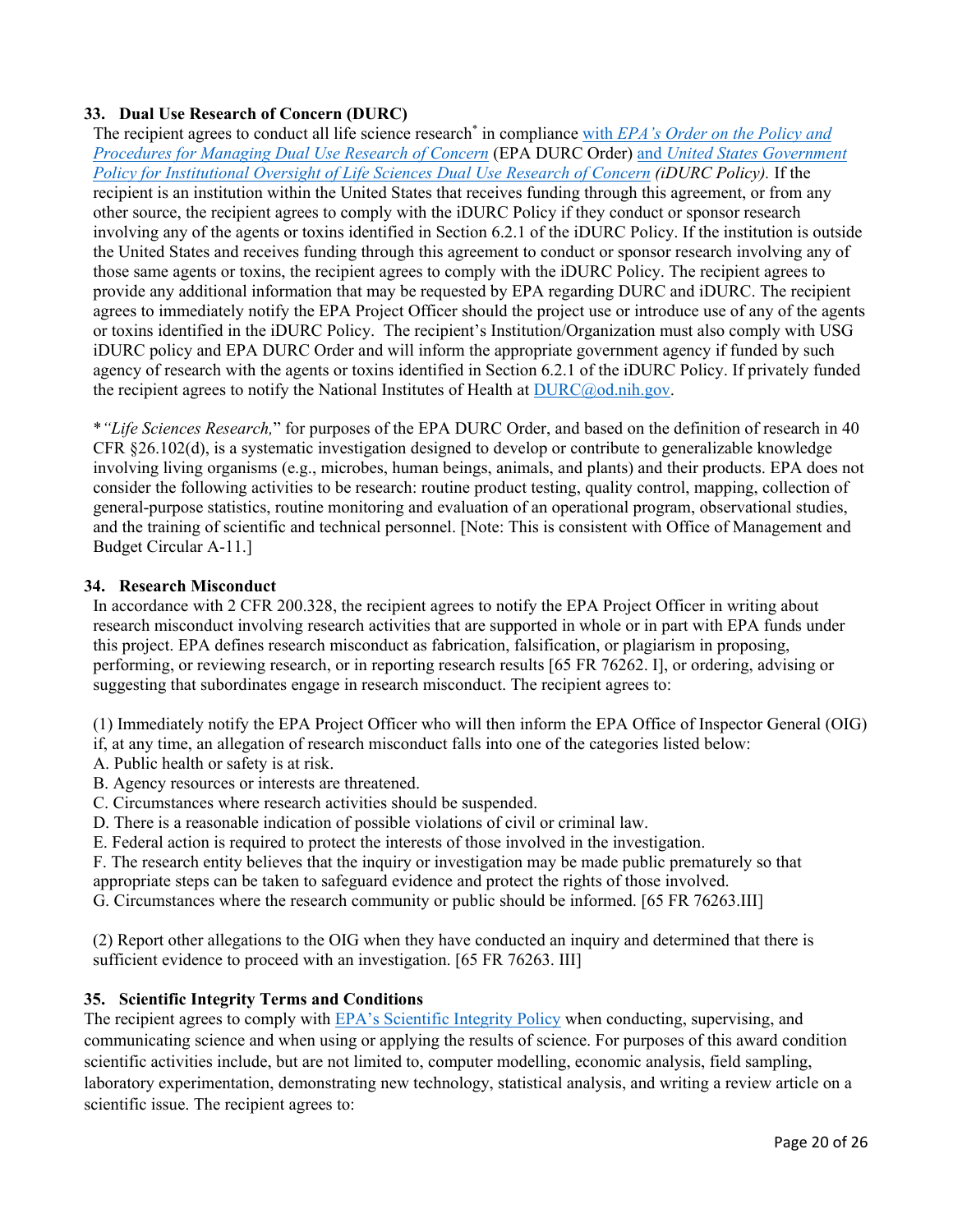### **35.1 Scientific Products**

- **35.1.1** Produce scientific products of the highest quality, rigor, and objectivity, by adhering to applicable EPA [information quality guidelines](https://www.epa.gov/quality/frequent-questions-about-epas-quality-system#tab-11)[, quality policy,](https://www.epa.gov/irmpoli8/epas-policy-and-procedures-ensure-and-enhance-its-quality-program) and peer review policy.
- **35.1.2** Prohibit all recipient employees, contractors, and program participants, including scientists, managers, and other recipient leadership, from suppressing, altering, or otherwise impeding the timely release of scientific findings or conclusions.
- **35.1.3** Adhere to EPA's Peer Review Handbook, 4<sup>th</sup> Edition, for the peer review of scientific and technical work products generated through EPA grants or cooperative agreements which, by definition, are not primarily for EPA's direct use or benefit.

## **35.2 Scientific Findings**

- **35.2.1** Require that reviews regarding the content of a scientific product that are conducted by the project manager and other recipient managers and the broader management chain be based only on scientific quality considerations, e.g., the methods used are clear and appropriate, the presentation of results and conclusions is impartial.
- **35.2.2** Ensure scientific findings are generated and disseminated in a timely and transparent manner, including scientific research performed by employees, contractors, and program participants, who assist with developing or applying the results of scientific activities.
- **35.2.3** Include, when communicating scientific findings, an explication of underlying assumptions, accurate contextualization of uncertainties, and a description of the probabilities associated with both optimistic and pessimistic projections, if applicable.
- **35.2.4** Document the use of independent validation of scientific methods.
- **35.2.5** Document any independent review of the recipient's scientific facilities and testing activities, as occurs with accreditation by a nationally or internationally recognized sanctioning body.
- **35.2.6** Make scientific information available online in open formats in a timely manner, including access to data and non-proprietary models.

### **35.3 Scientific Misconduct**

- **35.3.1** Prohibit intimidation or coercion of scientists to alter scientific data, findings, or professional opinions or non-scientific influence of scientific advisory boards. In addition, recipient employees, contractors, and program participants, including scientists, managers, and other leadership, shall not knowingly misrepresent, exaggerate, or downplay areas of scientific uncertainty.
- **35.3.2** Prohibit retaliation or other punitive actions toward recipient employees who uncover or report allegations of scientific and research misconduct, or who express a differing scientific opinion. Employees who have allegedly engaged in scientific or research misconduct shall be afforded the due process protections provided by law, regulation, and applicable collective bargaining agreements, prior to any action. Recipients shall ensure that all employees and contractors of the recipient shall be familiar with these protections and avoid the appearance of retaliatory actions.
- **35.3.3** Require all recipient employees, contractors, and program participants to act honestly and refrain from acts of research misconduct, including publication or reporting, as described in [EPA's Policy and Procedures for Addressing Research Misconduct,](https://www.epa.gov/osa/epa-order-policy-and-procedures-addressing-research-misconduct) Section 9.C. Research misconduct does not include honest error or differences of opinion. While EPA retains the ultimate oversight authority for EPA-supported research, grant recipients conducting research bear primary responsibility for prevention and detection of research misconduct and for the inquiry, investigation, and adjudication of research misconduct alleged to have occurred in association with their own institution.
- **35.3.4** Take the actions required on the part of the recipient described in EPA's Policy and Procedures for Addressing Research Misconduct, Sections 6 through 9, when research misconduct is suspected or found.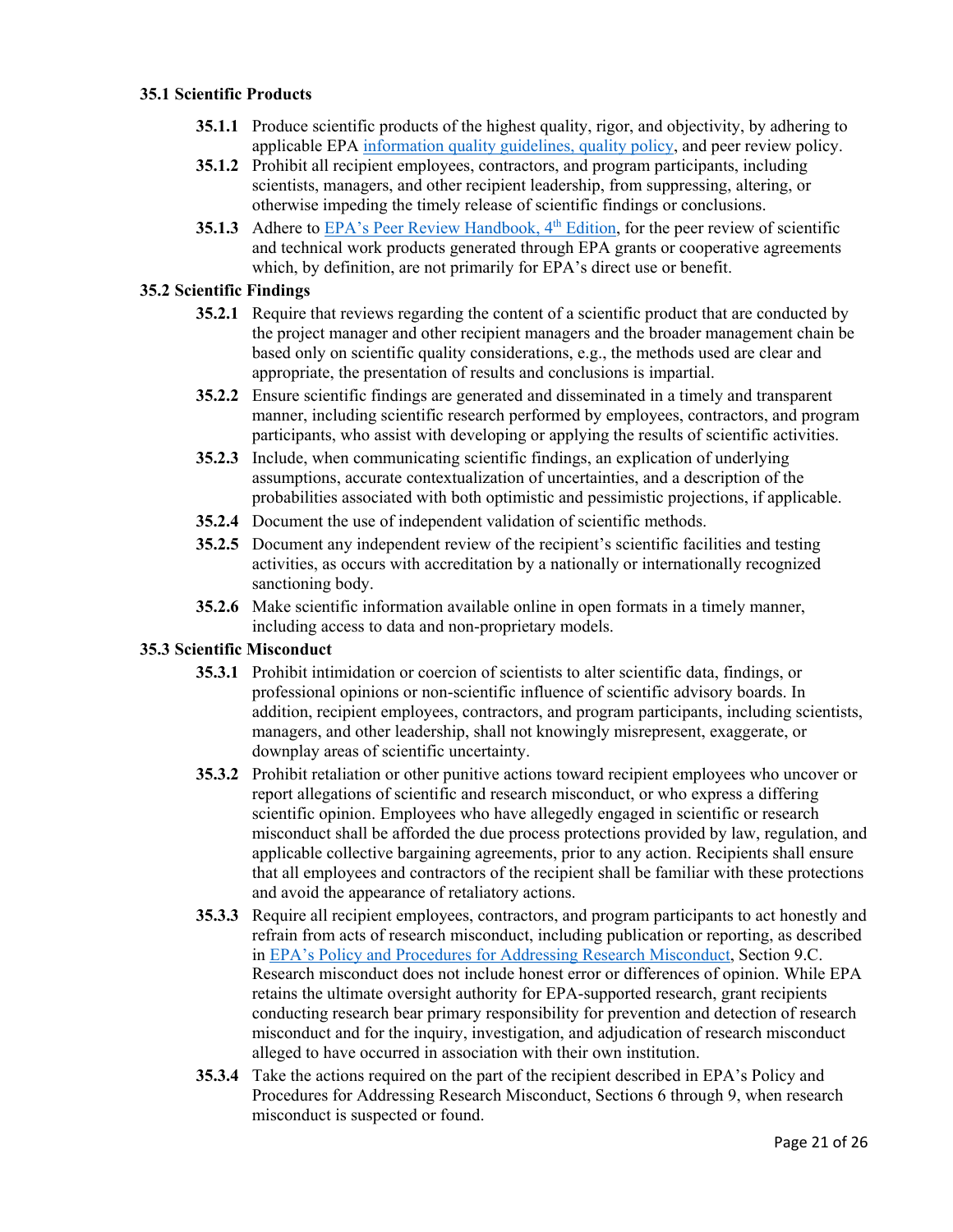## **35.4 Additional Resources**

For more information about the Scientific Integrity Policy, an introductory video can be accessed at: [https://youtu.be/FQJCy8BXXq8.](https://youtu.be/FQJCy8BXXq8) A training video is available at: [https://youtu.be/Zc0T7fooot8.](https://youtu.be/Zc0T7fooot8)

# **Public Policy Requirements**

## **36. Civil Rights Obligations (Updated 5/7/2020)**

This term and condition incorporates by reference the signed assurance provided by the recipient's authorized representative on: 1) EPA Form 4700-4, "Preaward Compliance Review Report for All Applicants and Recipients Requesting EPA Financial Assistance"; and 2) Certifications and Representations in Sam.gov or Standard Form 424D, as applicable.

These assurances and this term and condition obligate the recipient to comply fully with applicable civil rights statutes and implementing federal and EPA regulations.

## **a. Statutory Requirements**

- i. In carrying out this agreement, the recipient must comply with:
	- 1. Title VI of the Civil Rights Act of 1964, which prohibits discrimination based on race, color, and national origin, including limited English proficiency (LEP), by entities receiving Federal financial assistance.
	- 2. Section 504 of the Rehabilitation Act of 1973, which prohibits discrimination against persons with disabilities by entities receiving Federal financial assistance; and
	- 3. The Age Discrimination Act of 1975, which prohibits age discrimination by entities receiving Federal financial assistance.
- ii. If the recipient is an education program or activity (e.g., school, college or university) or if the recipient is conducting an education program or activity under this agreement, it must also comply with:
	- 1. Title IX of the Education Amendments of 1972, which prohibits discrimination on the basis of sex in education programs and activities operated by entities receiving Federal financial assistance. For further information about your compliance obligations regarding Title IX, see 40 CFR Part 5 and<https://www.justice.gov/crt/title-ix>
- iii. If this agreement is funded with financial assistance under the Clean Water Act (CWA), the recipient must also comply with:
	- 1. Section 13 of the Federal Water Pollution Control Act Amendments of 1972, which prohibits discrimination on the basis of sex in CWA-funded programs or activities.

### **b. Regulatory Requirements**

- i. The recipient agrees to comply with all applicable EPA civil rights regulations, including:
	- 1. For Title IX obligations, 40 C.F.R. Part 5; and
	- 2. For Title VI, Section 504, Age Discrimination Act, and Section 13 obligations, 40 CFR Part7.
	- 3. For statutory and national policy requirements, including those prohibiting discrimination and those described in Executive Order 13798 promoting free speech and religious freedom, 2 CFR 200.300.
	- 4. As noted on the EPA Form 4700-4 signed by the recipient's authorized representative, these regulations establish specific requirements including maintaining compliance information, establishing grievance procedures, designating a Civil Rights Coordinator and providing notices of non-discrimination.

### **c. TITLE VI – LEP, Public Participation and Affirmative Compliance Obligation**

i. As a recipient of EPA financial assistance, you are required by Title VI of the Civil Rights Act to provide meaningful access to LEP individuals. In implementing that requirement, the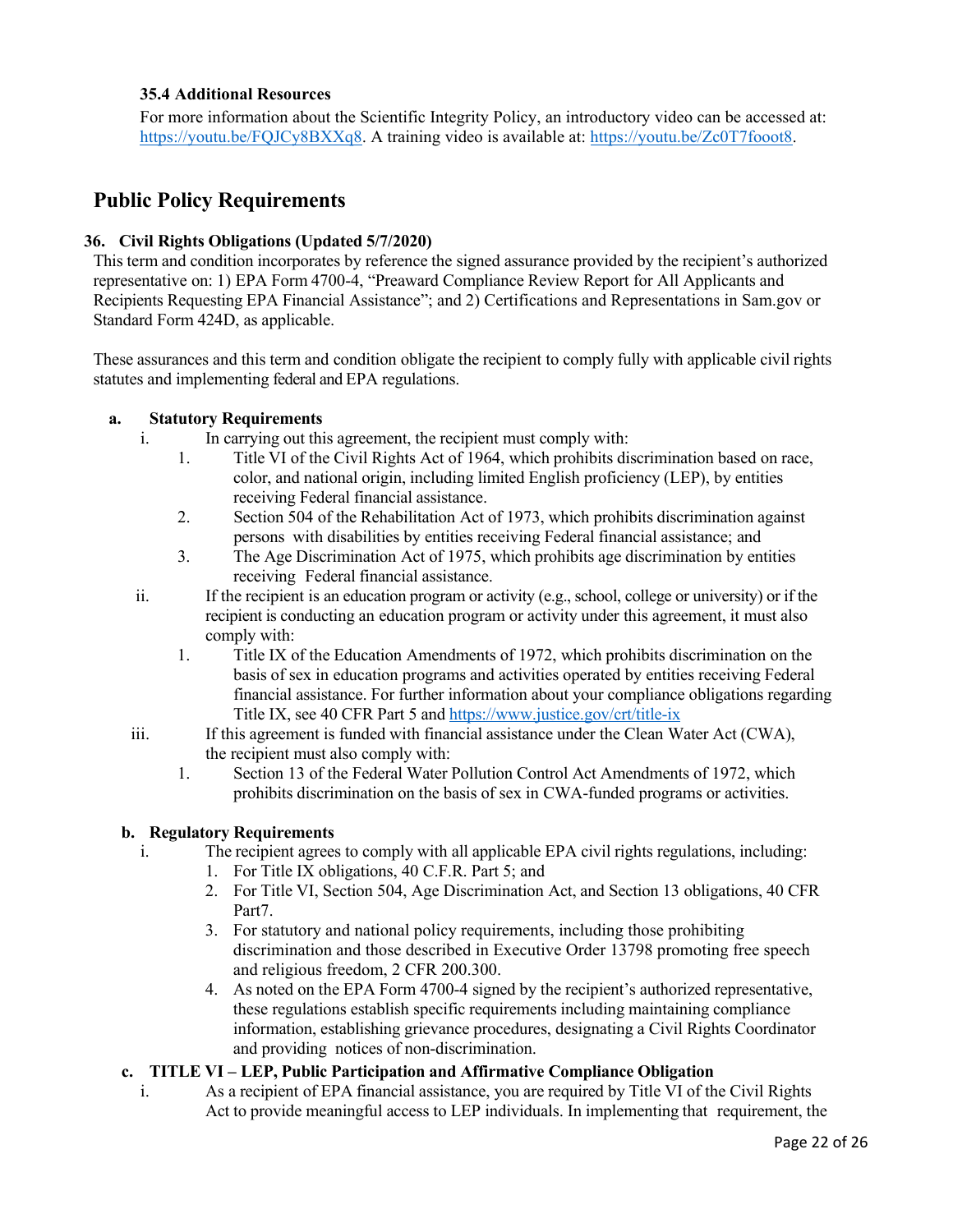recipient agrees to use as a guide the Office of Civil Rights (OCR) document entitled "Guidance to Environmental Protection Agency Financial Assistance Recipients Regarding Title VI Prohibition Against National Origin Discrimination Affecting Limited English Proficient Persons." The guidance can be found at: [https://www.federalregister.gov/documents/2004/06/25/04-14464/guidance-to](https://www.federalregister.gov/documents/2004/06/25/04-14464/guidance-to-environmental-protection-agency-financial-assistance-recipients-regarding-title-vi)[environmental-protection-agency-financial-assistance-recipients-regarding-title-vi](https://www.federalregister.gov/documents/2004/06/25/04-14464/guidance-to-environmental-protection-agency-financial-assistance-recipients-regarding-title-vi)

- ii. If the recipient is administering permitting programs under this agreement, the recipient agrees to use as a guide OCR's Title VI Public Involvement Guidance for EPA Assistance Recipients Administering Environmental Permitting Programs. The Guidance can be found at:<https://www.govinfo.gov/content/pkg/FR-2006-03-21/pdf/06-2691.pdf>
- iii. In accepting this assistance agreement, the recipient acknowledges it has an affirmative obligation to implement effective Title VI compliance programs and ensure that its actions do not involve discriminatory treatment and do not have discriminatory effects even when facially neutral. The recipient must be prepared to demonstrate to EPA that such compliance programs exist and are being implemented or to otherwise demonstrate how it is meeting its Title VI obligations.

## **37. Drug-Free Workplace**

The recipient organization of this EPA assistance agreement must make an ongoing, good faith effort to maintain a drug-free workplace pursuant to the specific requirements set forth in Title 2 CFR Part 1536 Subpart B. Additionally, in accordance with these regulations, the recipient organization must identify all known workplaces under its federal awards, and keep this information on file during the performance of the award.

Those recipients who are individuals must comply with the drug-free provisions set forth in Title 2 CFR Part 1536 Subpart C.

The consequences for violating this condition are detailed under Title 2 CFR Part 1536 Subpart E. Recipients can access the Code of Federal Regulations (CFR) Title 2 Part 1536 at [www.ecfr.gov/.](http://www.ecfr.gov/)

### **38. Hotel-Motel Fire Safety**

Pursuant to 15 USC 2225a, the recipient agrees to ensure that all space for conferences, meetings, conventions or training seminars funded in whole or in part with federal funds complies with the protection and control guidelines of the Hotel and Motel Fire Safety Act (PL 101-391, as amended). Recipients may search the Hotel-Motel National Master List at <https://apps.usfa.fema.gov/hotel/> to see if a property is in compliance, or to find other information about the Act.

### **39. Lobbying Restrictions**

# **a) This assistance agreement is subject to lobbying restrictions as described below. Applicable to all assistance agreements:**

- i) The chief executive officer of this recipient agency shall ensure that no grant funds awarded under this assistance agreement are used to engage in lobbying of the Federal Government or in litigation against the U.S. unless authorized under existing law. The recipient shall abide by the Cost Principles available at 2 CFR 200 which generally prohibits the use of federal grant funds for litigation against the U.S. or for lobbying or other political activities.
- ii) The recipient agrees to comply with Title 40 CFR Part 34, New Restrictions on Lobbying. The recipient shall include the language of this provision in award documents for all subawards exceeding \$100,000 and require that subrecipients submit certification and disclosure forms accordingly.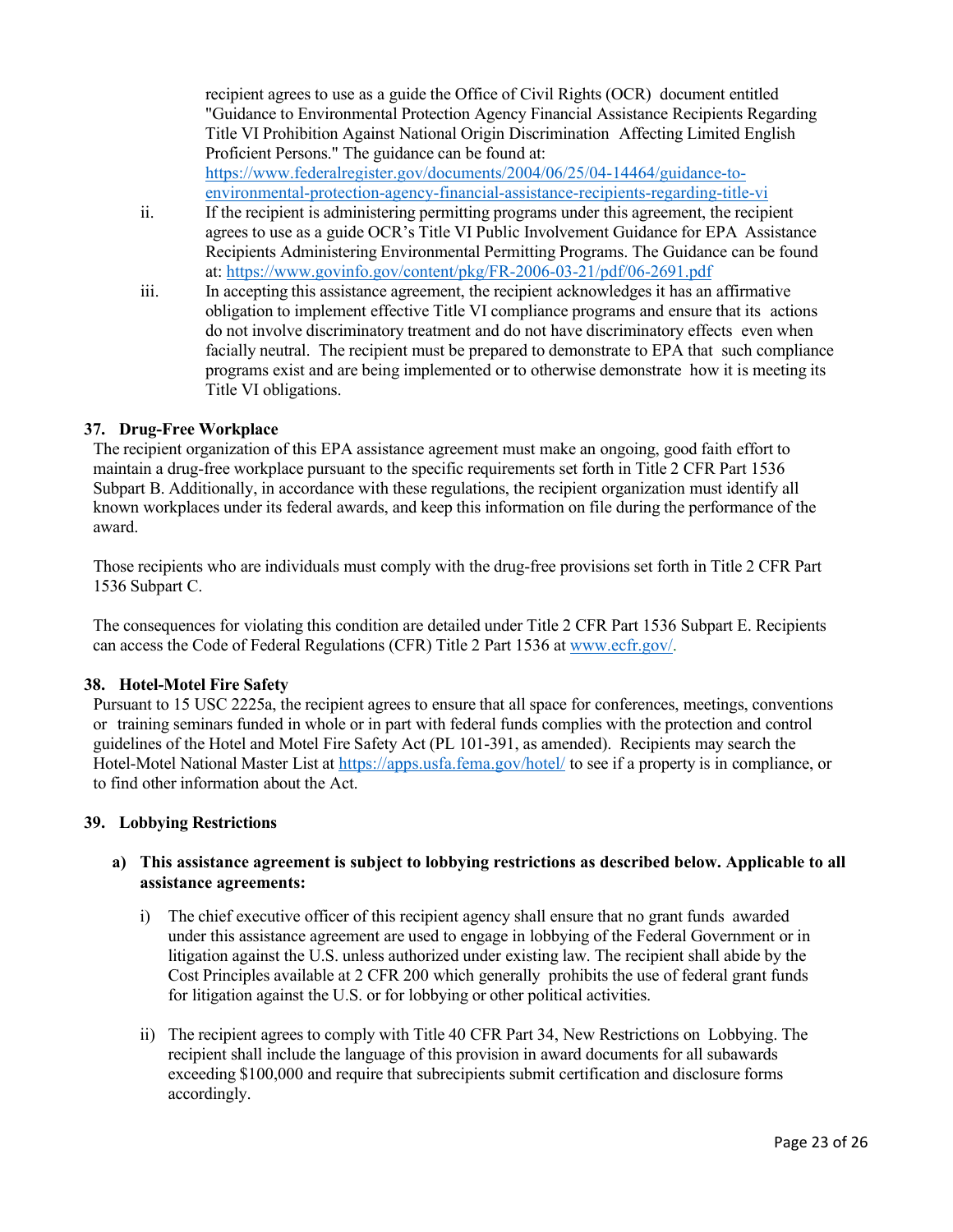- iii) In accordance with the Byrd Anti-Lobbying Amendment, any recipient who makes a prohibited expenditure under Title 40 CFR Part 34 or fails to file the required certification or lobbying forms shall be subject to a civil penalty of not less than \$10,000 and not more than \$100,000 for each such expenditure.
- iv) Contracts awarded by a recipient shall contain, when applicable, the anti-lobbying provision as stipulated in the Appendix II to Part 200—Contract Provisions for Non-Federal Entity Contracts Under Federal Awards.
- v) By accepting this award, the recipient affirms that it is not a nonprofit organization described in Section  $501(c)(4)$  of the Internal Revenue Code of 1986 as required by Section 18 of the Lobbying Disclosure Act; or that it is a nonprofit organization described in Section 501(c)(4) of the Code but does not and will not engage in lobbying activities as defined in Section 3 of the Lobbying Disclosure Act. Nonprofit organizations exempt from taxation under section  $501(c)(4)$  of the Internal Revenue Code that engage in lobbying activities are ineligible for EPA subawards.

#### **b) Applicable to assistance agreements when the amount of the award is over \$100,000:**

- i) By accepting this award, the recipient certifies, to the best of its knowledge and belief, that:
	- (1) No Federal appropriated funds have been or will be paid, by or on behalf of the recipient, to any person for influencing or attempting to influence an officer or employee of any agency, a Member of Congress, an officer or employee of Congress, or an employee of a Member of Congress in connection with the awarding of any Federal contract, the making of any Federal grant, the making of any Federal loan, the entering into of any cooperative agreement, and the extension, continuation, renewal, amendment, or modification of any Federal contract, grant, loan, or cooperative agreement.
	- (2) If any funds other than Federal appropriated funds have been paid or will be paid to any person for influencing or attempting to influence an officer or employee of any agency, a Member of Congress, or any employee of a Member of Congress in connection with this Federal grant or cooperative agreement, the recipient shall complete and submit the linked [Standard Form --](https://app_gsagov_prod_rdcgwaajp7wr.s3.amazonaws.com/SFLLL_1_2_P-V1.2.pdf) LLL, ["Disclosure Form to Report Lobbying](https://app_gsagov_prod_rdcgwaajp7wr.s3.amazonaws.com/SFLLL_1_2_P-V1.2.pdf)," in accordance with its instructions.
	- (3) The recipient shall require that the language of this certification be included in the award documents for all subawards exceeding \$100,000 at all tiers (including subcontracts, subgrants, and contracts under grants, loans, and cooperative agreements) and that all subrecipients shall certify and disclose accordingly.
- ii) This certification is a material representation of fact upon which reliance was placed when this transaction was made or entered into. Submission of this certification is a prerequisite for making or entering into this transaction imposed by Section 1352, Title 31, U.S. Code. Any person who fails to file the required certification shall be subject to a civil penalty of not less than \$10,000 and not more than \$100,000 for each failure.

#### **40. Recycled Paper**

When directed to provide paper documents, the recipient agrees to use recycled paper and double-sided printing for all reports which are prepared as a part of this agreement and delivered to EPA. This requirement does not apply to reports prepared on forms supplied by EPA.

#### **41. Resource Conservation and Recovery Act**

Consistent with goals of section 6002 of RCRA (42 U.S.C. 6962), State and local institutions of higher education,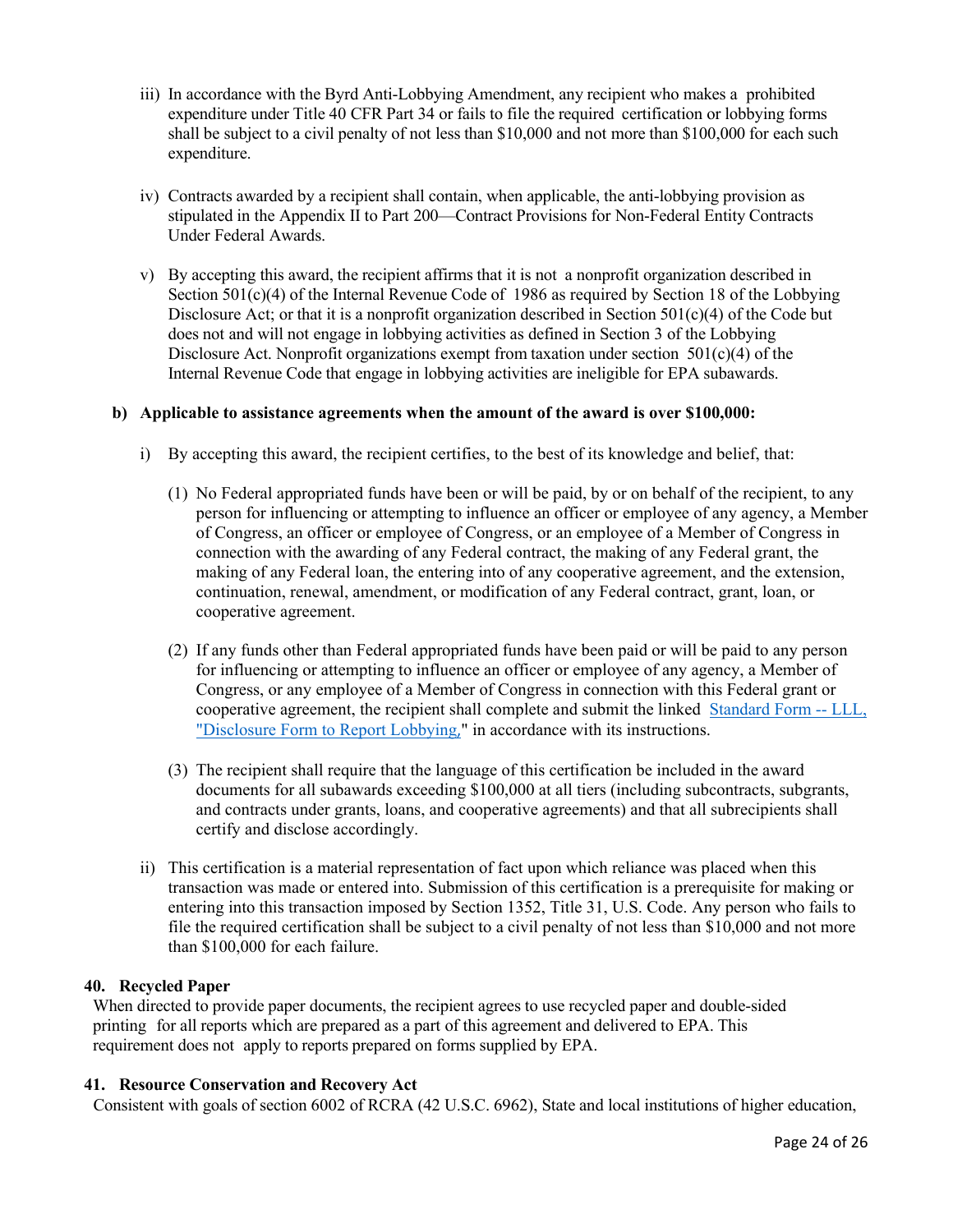hospitals and non-profit organization recipients agree to give preference in procurement programs to the purchase of specific products containing recycled materials, as identified in 40 CFR Part 247.

Consistent with section 6002 of RCRA (42 U.S.C. 6962) and 2 CFR 200.322, State agencies or agencies of a political subdivision of a State and its contractors are required to purchase certain items made from recycled materials, as identified in 40 CFR Part 247, when the purchase price exceeds \$10,000 during the course of a fiscal year or where the quantity of such items acquired in the course of the preceding fiscal year was \$10,000 or more. Pursuant to 40 CFR 247.2 (d), the recipient may decide not to procure such items if they are not reasonably available in a reasonable period of time; fail to meet reasonable performance standards; or are only available at an unreasonable price.

# **42. Trafficking in Persons**

- **a. Provisions applicable to a recipient that is a private entity.**
	- i. The recipient, the recipient's employees, subrecipients under this award, and subrecipients' employees may not—
		- 1. Engage in severe forms of trafficking in persons during the period of time that the award is in effect;
		- 2. Procure a commercial sex act during the period of time that the award is in effect; or
		- 3. Use forced labor in the performance of the award or subawards under the award.
	- ii. We as the Federal awarding agency may unilaterally terminate this award, without penalty, if the recipient or a subrecipient that is a private entity—
		- 1. Is determined to have violated a prohibition in paragraph a of this award term; or
		- 2. Has an employee who is determined by the agency official authorized to terminate the award to have violated a prohibition in paragraph a of this award term through conduct that is either
			- a. Associated with performance under this award; or
			- b. Imputed to the recipient or subrecipient using the standards and due process for imputing the conduct of an individual to an organization that are provided in 2 CFR part 180, ''OMB Guidelines to Agencies on Governmentwide Debarment and Suspension (Nonprocurement),'' as implemented by our Agency at 2 CFR 1532.
	- **b. Provision applicable to a recipient other than a private entity.** EPA may unilaterally terminate this award, without penalty, if a subrecipient that is a private entity
		- i. Is determined to have violated an applicable prohibition in paragraph a. of this award term; or
		- ii. Has an employee who is determined by the agency official authorized to terminate the award to have violated an applicable prohibition in paragraph a of this award term through conduct that is either—
			- 1. Associated with performance under this award; or
			- 2. Imputed to the subrecipient using the standards and due process for imputing the conduct of an individual to an organization that are provided in 2 CFR part 180, ''OMB Guidelines to Agencies on Governmentwide Debarment and Suspension (Nonprocurement)," as implemented by EPA at 2 CFR 1532

# **c. Provisions applicable to any recipient.**

- i. The recipient must inform the EPA immediately of any information received from any source alleging a violation of a prohibition in paragraph a of this award term.
- ii. Our right to terminate unilaterally that is described in paragraph a and b:
	- 1. Implements section 106(g) of the Trafficking Victims Protection Act of 2000 (TVPA), as amended  $(22 \text{ U.S.C. } 7104(g))$ , and
	- 2. Is in addition to all other remedies for noncompliance that are available to us under